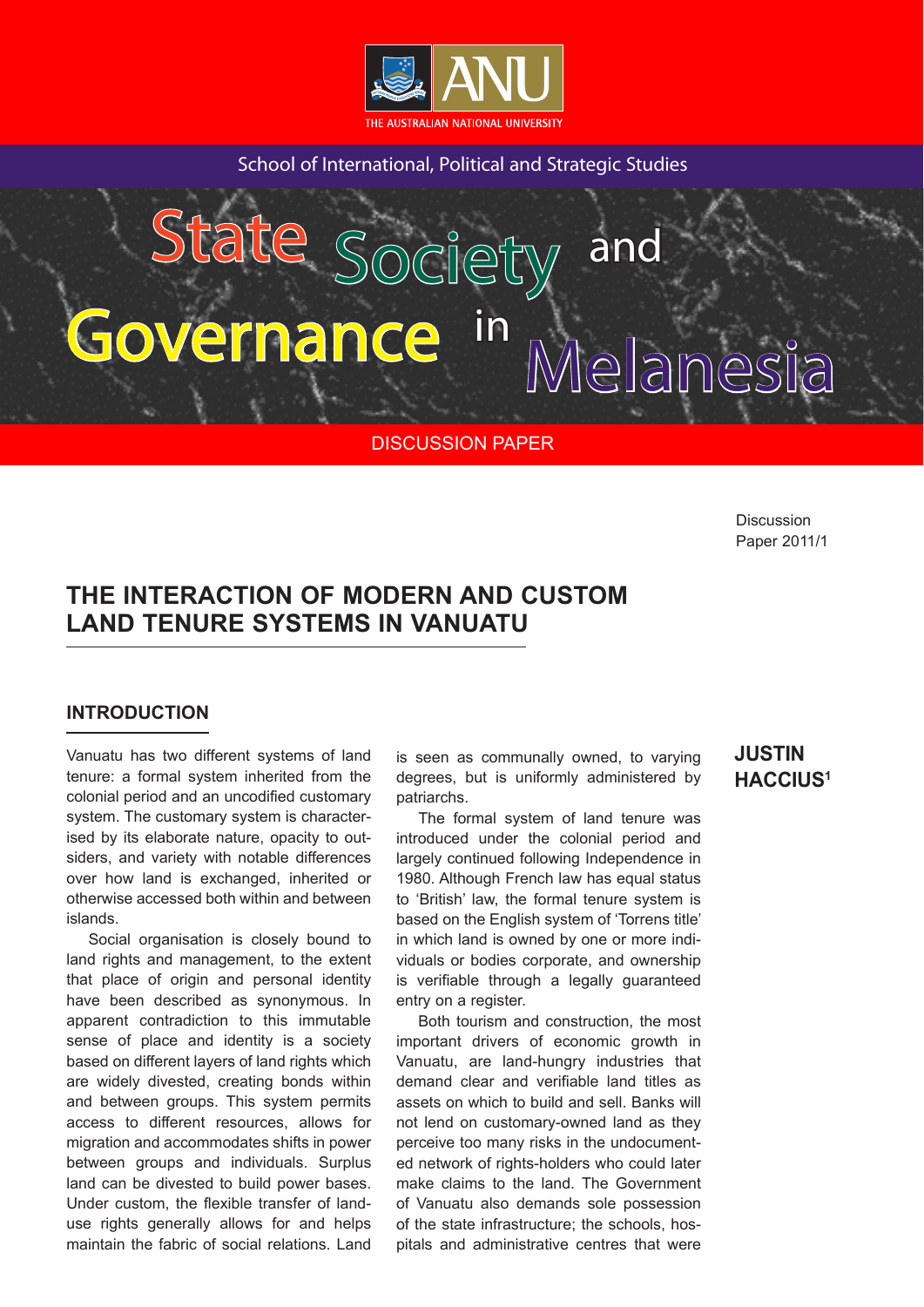nominally returned to customary ownership on Independence. In this context 'development' is equated with a shift to the formal system.

As the fruits of economic development seem to be accessible only through the formal system, both ni-Vanuatu and (largely foreign) investors have incentives to convert customary land into registered title. The government and government officials are also tied into this framework of incentives with the result that a relatively simple system for the registration of leases over customary land has been set up. Flaws in this system combined with imbalances of power between the landowners (who are generally unfamiliar and ill equipped to deal with the formal system) and investors (who are often experts in it) mean the formalisation of land tenure gives rise to complaints of exploitation and postcolonialist land-grabs.

At the same time, the Constitution of Vanuatu is proudly affirmative that the 'rules of custom shall form the basis of ownership and use of land' (Const. art. 74) and that only 'indigenous citizens … shall have perpetual ownership of their land' (Const. art. 75). There is therefore a substantial gap between the law as it is stated and how it is practically applied in managing land transactions.

This paper is focused on the formal system rather than the customary system. That is, the role and position of the formal system toward the customary land brought within its ambit in this legally pluralistic society rather than the possibilities, problems and potentialities that customary land tenure offers. As such it does not purport to be a comprehensive or even coherent analysis of customary land tenure.

The interaction of the customary and formal land tenure systems often has negative consequences, such as dispossession of customary owners and deterrence of investors. Neither system properly understands the other. Well-intentioned individuals become frustrated at the opacity of the 'other' system, while malicious individuals are able to exploit the lack of commonalities for illegitimate gains. This paper seeks to highlight critical 'points of contact' between the formal and customary systems and to note some of

the impacts these issues have for customary landholders.<sup>2</sup>

Beginning with the Constitution, expanding ripples of implementing legislation, political leadership, practices of land administration, and certain prejudices within the operation of the private sector mean that Vanuatu has struggled to find equitable paths to realise its commitment to custom.

The Constitution is central to understanding issues within the formal system, and at the same time may offer the best hope of resolving many difficulties. The role of the legal framework it establishes is the focus of the first section. The second section looks at the process of registering land, in particular how certain procedural inadequacies allow the intent of legislation to be circumvented. The third section suggests that problems deriving from the preceding parts are compounded by 'soft prejudices' that confuse and undermine customary-owner negotiations. These last are among the least understood aspects (certainly in the literature) but also perhaps the most important.

The information in this report was compiled through discussions with government officials, private sector professionals and academics working in the Vanuatu land sector, together with an analysis of legislation and court decisions, and a desk review of relevant academic literature. This report is written without reference to the Government of Vanuatu's comprehensive 'Vanuatu Land Sector Framework 2009–2018', which had not been approved at time of research. Grateful mention is also made of excellent research materials produced under AusAID- and NZAid-funded projects whose substantive activities were due to begin at time of writing.

## **CONSTITUTIONAL AND LEGAL FRAMEWORK**

*Immediate challenges post-Independence of reconciling the return of land to customary ownership with protecting (foreign-owned) agricultural production*

The return of land to customary owners, mandated by the Constitution, raised a number of practical issues; most notably identifying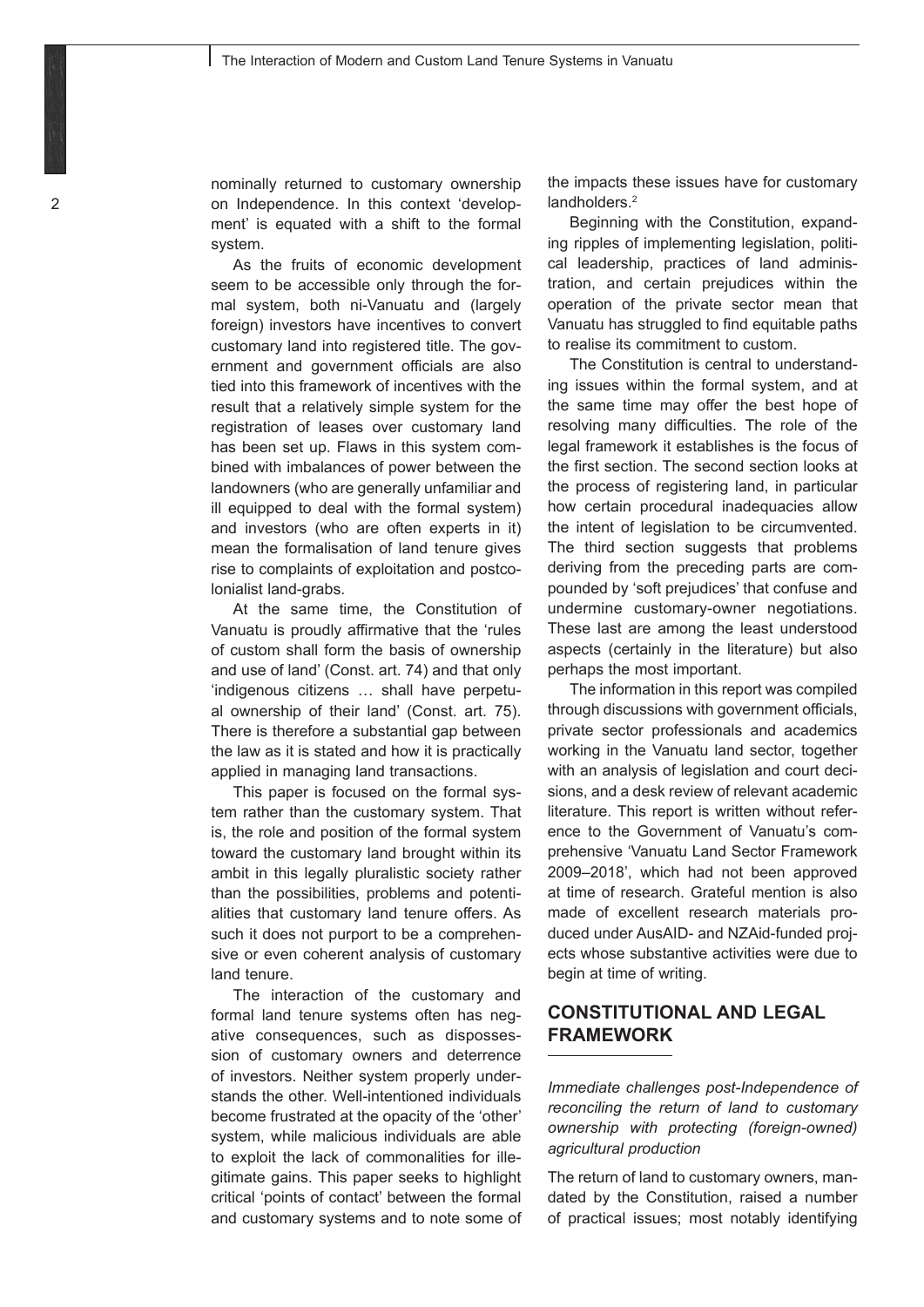these owners. Many plantations and urban areas had been long established, erasing the markers that distinguished customary land boundaries. Missionaries had collected different groups of people from their lands and into coastal villages, while others were drawn toward the attractions of colonial administrative centres. Following contact with Europeans, a series of epidemics swept the islands, killing up to 95% of the population on some (Speiser 1923). Furthermore, land is not necessarily inherited by direct lineage in Vanuatu custom and there are many ways, other than by descent, that people could claim land. The drafters of the Constitution were fully aware that by formally returning all land to the customary owners they were unleashing a range of disputes and uncertainties to which there was no quick solution.

At Independence in 1980, Vanuatu was economically dependent on agricultural production. The government was intent on preventing the plantations from collapsing into disputes and carefully considered the management of the return to customary ownership. Thus article 78(1) of the Constitution provides that:

Where, consequent on the provisions of this Chapter, there is a dispute concerning the ownership of alienated land, the Government shall hold such land until the dispute is resolved.

Under the *Land Reform Act 1980* (LRA) passed to handle this transition, $3$  the expatriates, known as alienators, were entitled to remain on their land until either a lease was agreed or they were compensated. To qualify, they had to be in physical possession of their land 'immediately prior to the Day of Independence' (this excluded the expatriates who had abandoned their properties) and the land had to be 'maintained in reasonably good repair' (LRA s. 1) excluding claims to swathes of undeveloped bush land. If the appropriate customary owners could not be identified, perhaps because of disputes, then the minister could appoint a trustee on their behalf. Further, in cases where expatriate alienators had vacated their land (many had left the country or been deported following abortive secession attempts) and the customary owners were unclear, the LRA gave the Minister of Lands 'general management and control' (LRA s. 8(1)), including the power to grant leases over the disputed land (Van Trease 1987).

Although the Constitution aspired to a land system based on custom, the return of land to customary ownership lead to a more immediate priority — namely establishing a system to deal with 're-leasing' transactions of alienated land back to the alienators to continue agricultural production. The fathers of the Constitution, in common with many postcolonial states, had to balance a vision for the future with the immediate demands of politics and the economy. In the tumult of pre-Independence nation building, the challenge of designing a coherent land tenure system out of the multiplicity, fluidity, and sheer 'otherness' of custom from any available precedent legislation, was assigned to a 'national land law' (Const. art. 76) and to parliament.

The Constitution did not prevent the issuance of leases<sup>4</sup> to foreigners (although only indigenous citizens could own freehold title) but it was greatly concerned that such leases should be fair to customary owners. Government had to consent to all leases of land to foreigners and this consent was to be withheld if the transaction was prejudicial to the interests of customary owners, the community in whose locality the land was situated, other indigenous citizens, or the Republic of Vanuatu. It was a sensible recognition of the power imbalances that still characterise land negotiations between indigenous ni-Vanuatu and foreigners.

The legal framework for the newly independent republic was therefore characterised by three features:

- i) implementing legislation designed to manage the return of land to customary ownership (and reconversion to leasehold if required), and which included strong powers for the Minister of Lands to manage this process
- ii) a permanent government power to approve or reject transactions between ni-Vanuatu and foreigners (and citizens of foreign extraction)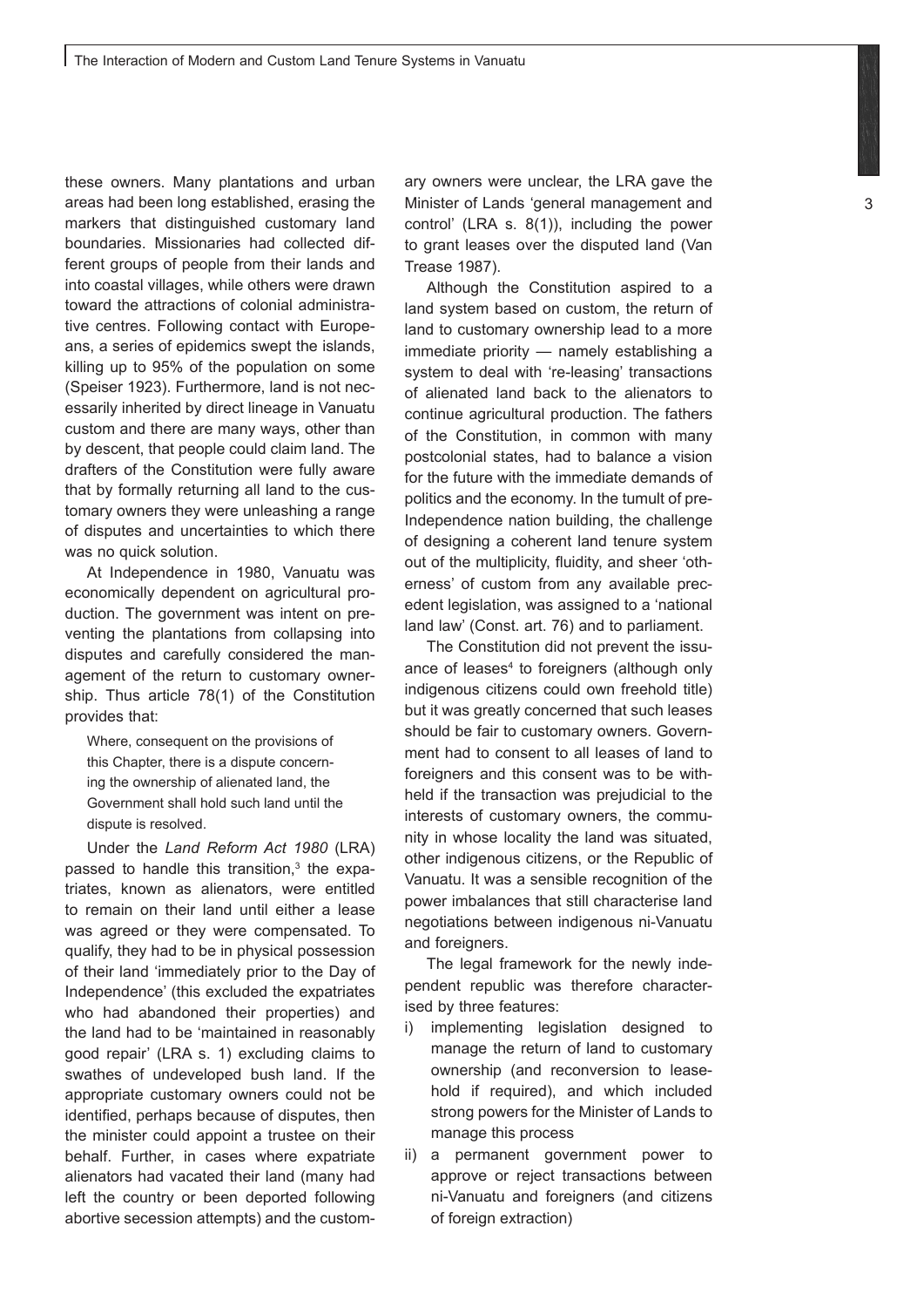iii) the unrealised promise of a national land law based on custom to replace a land tenure system based on colonial tenets.

Broadly, the failure to promulgate ii) and iii) has facilitated the misuse of powers in i).

## *Failure to limit the Minister of Lands' power to deal in disputed land to the parameters set in the 'temporary' legislation*

Because the legal framework described above was intended to manage the transfer of land in a transitional period, one would expect there to have been a glut of leases signed by the Minister of Lands on behalf of disputing customary owners immediately after Independence, and that this number would tail away as leases were agreed with alienators and as customary owners resolved disputed ownership and took responsibility for their own lease negotiations, albeit under the supervision of government. In fact the reverse is true. As set out in Figure 1, the number of leases signed by the minister remained relatively low for the first decade after Independence. As Vanuatu entered the 1990s, however, the numbers of leases signed by Ministers of Lands began to climb.



Figure 1 Leases signed by ministers, 1980-2000 Source: calculated from Farran (2002)

Research into leases granted over the island of Efate show that 22% (223) of all leases granted for the island of Efate from 1980 to 2000 were signed by various Ministers of Lands, and 80% of this number was signed between 1990 and 2000. Following the recent property boom, the number is now likely to be substantially higher (Farran 2002).

As Figure 1 shows, the number of leases has increased dramatically. There are two apparent reasons for this. Firstly, many of the disputes between customary owners over land alienated before Independence were never resolved. As this land became more valuable in the course of the tourism boom of the 1990s the determination of the disputants became more entrenched: 'It has been stated that 100% of unsuccessful litigants in land matters currently exercise their right of appeal to the Supreme Court' (Hardy-Pickering 1997). Thus many disputes between customary owners deriving from the return of alienated land remain active, not least the dispute over who owns (i.e. should have received the compensation for) the capital, Port Vila. Even so, one would expect such disputes to decline gradually as the courts worked through them and, concomitantly, a decline in the number of leases signed by the Ministers of Lands.

A second explanation for the ongoing activity of the minister in issuing leases is that the power to sign leases where customary owners are in dispute is being used more broadly than the legislation intends. Constitutional article 78(1), set out above, clearly restricts this power to alienated land. The implementing legislation is less clear. Section 8 of the LRA states:

- 8. (1) The Minister shall have general management and control over all land
	- (a) occupied by alienators where either there is no approved agreement in accordance with sections 6 or 7 or the ownership is disputed; or
	- (b) not occupied by an alienator but where ownership is disputed; or
	- (c) not occupied by an alienator, and which in the opinion of the Minister is inadequately maintained.

Section 8(1)(b) does not specifically state what type of land it relates to, and as the heading clause refers to all land, it has been taken that subclause (b) refers to both customary and alienated land and consequently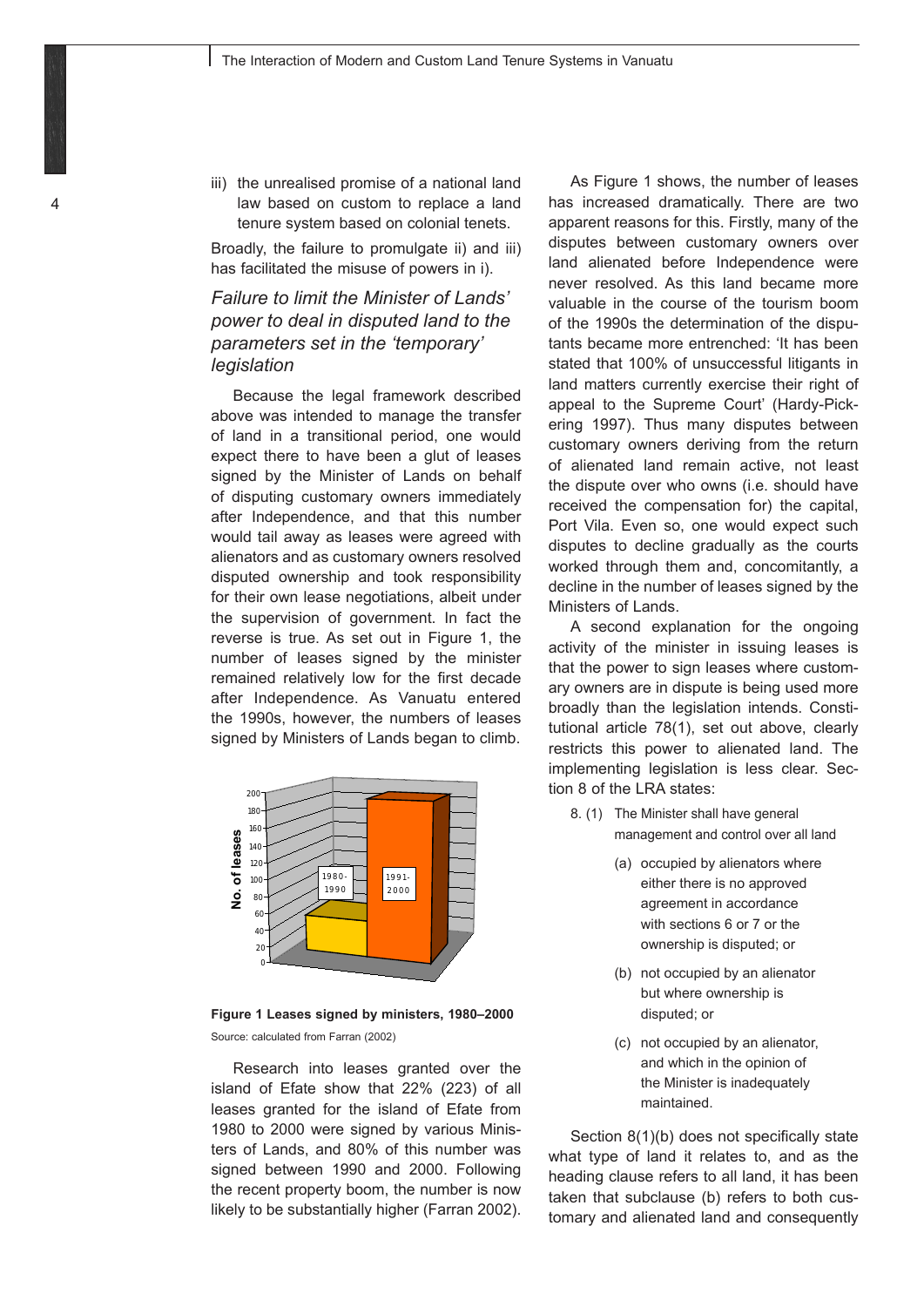that the Minister of Lands has a power to grant leases over any customary land that is disputed.

This expansive interpretation, however, would seem to exceed the power granted in the Constitution, which refers only to the power of the minister with regard to alienated land. It would also appear to be contrary to the purpose and circumstances surrounding the enactment of the LRA, which, as discussed above, was drafted as a response to the post-Independence return of alienated land to customary owners. Moreover, the expansive interpretation of the minister's power is difficult to derive even from a close literal reading of the text as is made clearer if the phrase is preceded with the different type of land:

8. (1) The Minister shall have general management and control over all:

> [alienated land] not occupied by an alienator or

[customary land] not occupied by an alienator.

Drawn out in this fashion, the clause doesn't seem to make sense when applied to customary land, as there is no sensible reason why an alienator would occupy such land — indeed a person occupying customary land is by definition not an alienator (at least with regard to that land).<sup>5</sup>

A limited view of the minister's power (to sign leases only over alienated land) is supported by a growing body of academic opinion (see Lunnay et al. 2007, Regenvanu 2008); however, the expansive view is still used in practice.

To summarise, a close analysis of the legislation suggests that the Minister of Lands has a power to sign leases only over land that was alienated at the time of Independence and does not have a power to sign leases over disputed customary land. Use of the power in this more expansive form would be open to challenge in the courts.

## *Lack of a definition of disputed land allows any trivial claim to trigger the minister's power*

If the Minister of Lands is using his power to grant leases over customary land in 'dispute', it is relevant to consider what a 'dispute' is. There is no definition in any of the legislation as to what criteria must be fulfilled for land to be disputed, and no threshold to exclude minor disputes. In short, under the current interpretation of the law anyone can claim a right to land, thereby create a dispute and trigger the power of the Minister of Lands to grant a lease over the land.

The consequences of this legislative omission are exaggerated because of the nature of landholding in the customary system, which incorporates fluid, exchangeable rights of use. 'Ownership' is often portrayed as an intruding foreign concept ('landholding' being a preferred term for custom proponents), while rights to land can be inherited through male and female lines, membership of a *naflak*, 6 by working land or contributing to a community, or by other means specific to customary areas (Crocombe 1995, Fingleton et al. 2008, Rodman 1995, Van Trease 1987). With so many possible rights-holders, disputes are likely, particularly when a transaction offers the prospect of a windfall.

There is no statutory requirement<sup>7</sup> for a Minister of Lands to identify the dispute that permits the exercise of his power. In the example in Box 1 (page 6), no attempt to do so was made.

It is difficult to evaluate how many of the disputes that are used to trigger the minister's power are caused by trivial claims involving 'have-a-go' claimants. It is also difficult to distinguish disputes in which disputants do not want the land leased, from those in which the disputants are contesting for the right to lease out the land. The central issue, really, is that it does not matter what the customary owners want. In the case of disputes (which are often present and easily triggered), the Minister of Lands has been able to step in and lease the land without anyone's consent.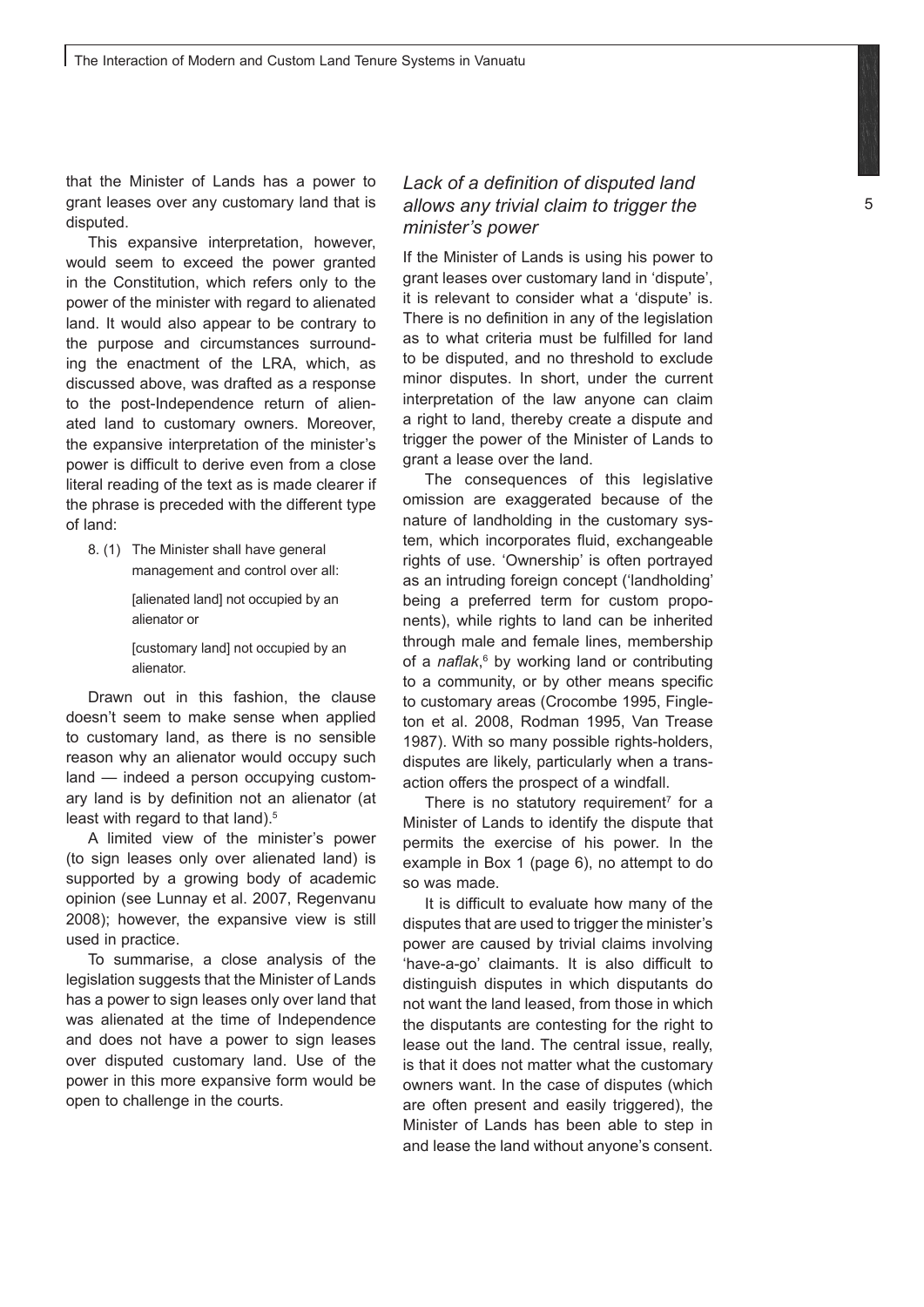#### **BOX 1: THE GOLDEN BEACH LAND DISPUTE**

Valuable beachfront land had been the subject of a customary land dispute that was resolved in a Customary Land Tribunal. During 2007, the Department of Lands officer received a request to process a 'disputed land' lease that was being created independently by the Minister of Lands. Due to understaffing, the lands officer was also acting as the Customary Land Tribunal officer, and he recognised that the land under question had had its dispute resolved long ago. The customary owners were able to file for a court order stopping the registration of the lease. If it had not been for the serendipitous involvement of the lands officer in both cases the land would likely have been registered under a lease without the knowledge, until too late, of the customary owner (*Iercet v. Naliupis* [2009] VUSC 5).

#### *The obligation to act in the interests of customary owners*

The only additional limitation on the minister's power to deal in disputed land is the obligation in the LRA  $(s. 8(2)(c))$  to:

take all necessary measures to conserve and protect the land on behalf of the custom owners.

Section 8(2)(b) states also that leases must be in the interests of customary owners.

The law contains no further explanation of what is in a customary owners' interest nor does it suggest a process for ascertaining it. A similar constitutional provision (Const. art. 76(2)) that transactions must not be prejudicial to the interests of customary owner, community, or nation reinforces the law but does not clarify how customary owners' interests should be established, nor what should be done if a lease is demonstrably not in their interest.

Case law fills this gap to an extent. Under the LRA (s. 100), the only grounds for rectifying the register of leases are 'fraud or mistake' in its creation. This has been interpreted by the courts to deal with leases that derive from situations of manifest injustice. The courts have held that some ministers have made 'mistakes'; for example, by failing to take into account injunctions against the creation of leases (*Roqara v. Takau* [2005] VUCA 5), or by failing to 'lawfully, properly or validly exercise the powers of the Minister of Lands' (*Ifira Trustees Ltd v. Family Kalsakau* [2006] VUCA 23). Most recently, the Supreme Court in the Lelepa case decided that a minister had made a 'mistake of ignoring his duty to properly consult' with a customary owner:

It can hardly be acting in the interests of a custom land owner to grant a 75 year lease of his land without even consulting the presumptive owner, particularly when he had made it clear to the minister that he did not want a lease granted.

(*Solomon v. Turquoise Ltd* [2008] VUSC 64)

However, the case did make clear that for a minister to consult and for a minister to act according to the views expressed were different matters. The judge in *Solomon v. Turquoise Ltd* goes on to comment: 'the Minister's attitude was such that he would have ignored [the customary owner's] opposition and granted the lease anyway'. It seems there is a distinction in Vanuatu law between knowing the wishes of a customary owner and acting in their best interests.

## *Moves to limit the power of the Minister of Lands*

The exercise of a power to grant leases over land without the consent of the customary owners has caused great anger in Vanuatu, and is probably the single most contentious issue in a subject that causes great rancour. A National Land Summit held in 2006 resolved to remove this power. The National Land Summit resolutions were adopted by the Council of Ministers but this particular resolution was amended to allow grants over disputed land 'used for public interest' (COM 2006). It is not clear if this is meant to mean the power is restricted to when land is needed for public use ('the Government may own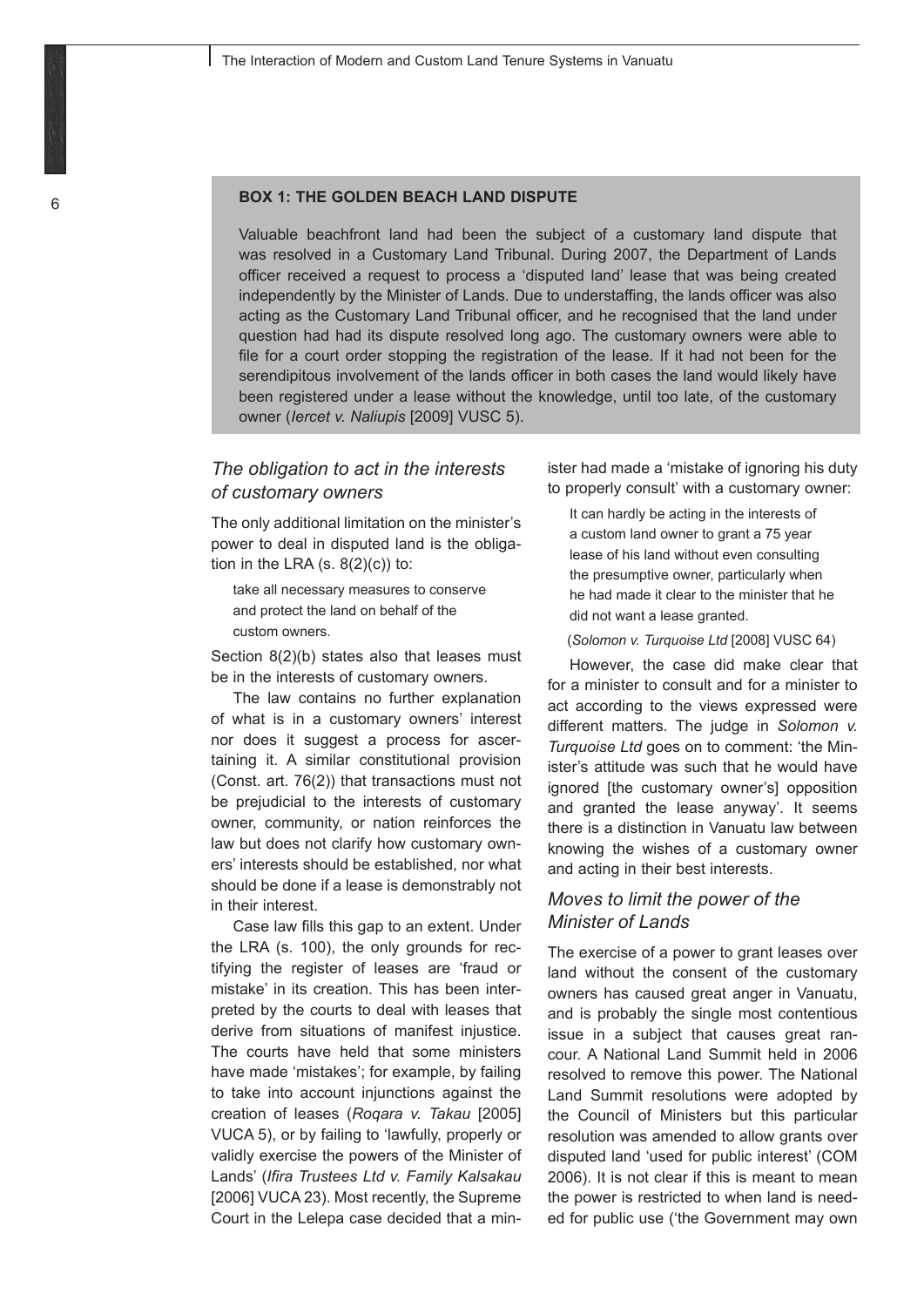land in the public interest' — Const. art. 80) or if it is simply a restatement of the already current position in the law and the Constitution stated above. The first interpretation would make most sense.<sup>8</sup>

In the November 2008 session of parliament, a Private Member's Bill sought to remove the minister's power by legislative amendment but the Bill was rejected on the grounds that disputes must not hinder development, an argument that recalls the earliest days of Independence.

Based on the discussion above, at least three strong arguments could be put forward to challenge a lease entered into by the minister: (i) that the minister's power only applies to alienated land; (ii) that there is not in fact a dispute or the dispute is trivial or unsubstantiated; and (iii) that the lease is not in the customary owner's interest.

Land cases are clearly receiving judicial attention in the courts. It is therefore a matter of some curiosity that the limitations of the existing legislation seem not to have been explored with a view to better controlling the expansive fashion in which some ministers have exercised their power to deal in customary land.

## **REGISTERING CUSTOMARY LAND**

*Comparing the common law 'chain of title' system with the customary oral history system but contrasting the lack of diligence in verifying customary rights-holders*

Before the introduction of the Torrens system,<sup>9</sup> the common law system required proof of ownership of land by 'chain of title', which represented the collected title deeds stretching back, ideally, to the first grant of land by the Crown. Apart from the obvious difference that one is written down and the other recounted orally, there are similarities between this system and custom. There is a large degree of uncertainty in both systems; ownership in both depends on tracing the 'story' as far back as possible through history and, in both, verifying title requires great effort and is time consuming. Both are also

prone to introduction of new, often fraudulent, claims along the 'chain'.

In relation to both unregistered land under common law, and customary land, possession is good evidence of title. In custom, for example, rights of use are easily given and rights to land can be earned by working it (Bonnemaison 1984:2). Therefore, in both, physical verification of land is very important. In the common law system, a purchaser of unregistered land is expected to check land boundaries and landmarks to verify plans and to ask questions about, for example, the status of people obviously living on the land, fishing rights if there was a river and rights of access if there was a path.

Because of the weaknesses of the common law system, and the indefeasibility of title in the Torrens system, great care was taken in western countries when converting unregistered title deeds to registered (Torrens) title. The basic principle in common law is 'buyer beware'.

Under common law, a purchaser of unregistered land (comparable to customary-owned land) who did not have notice of a third party's interest (such as the existence of rights of use or other owners of a group) would take the land free from those interests. In return, however, the purchaser is expected to make reasonable efforts to verify the existence of any third party rights; they will be subject to interests they would have known about had they taken reasonable measures to find out.10 For this reason, purchasers make thorough investigations of other possible interests (Farran & Paterson 2004).

These principles also exist in Vanuatu legislation. In common with other systems that allow registration of interests in land, the *Land Leases Act 1984* (LLA) states that:

The rights of a proprietor of a registered interest [e.g. a lease] … shall be held … free from all other interests and claims whatsoever. (s. 15*)*

However, registration can be cancelled or amended if the proprietor:

… had knowledge of the omission, fraud or mistake … or caused such omission, fraud or mistake or *substantially contributed* to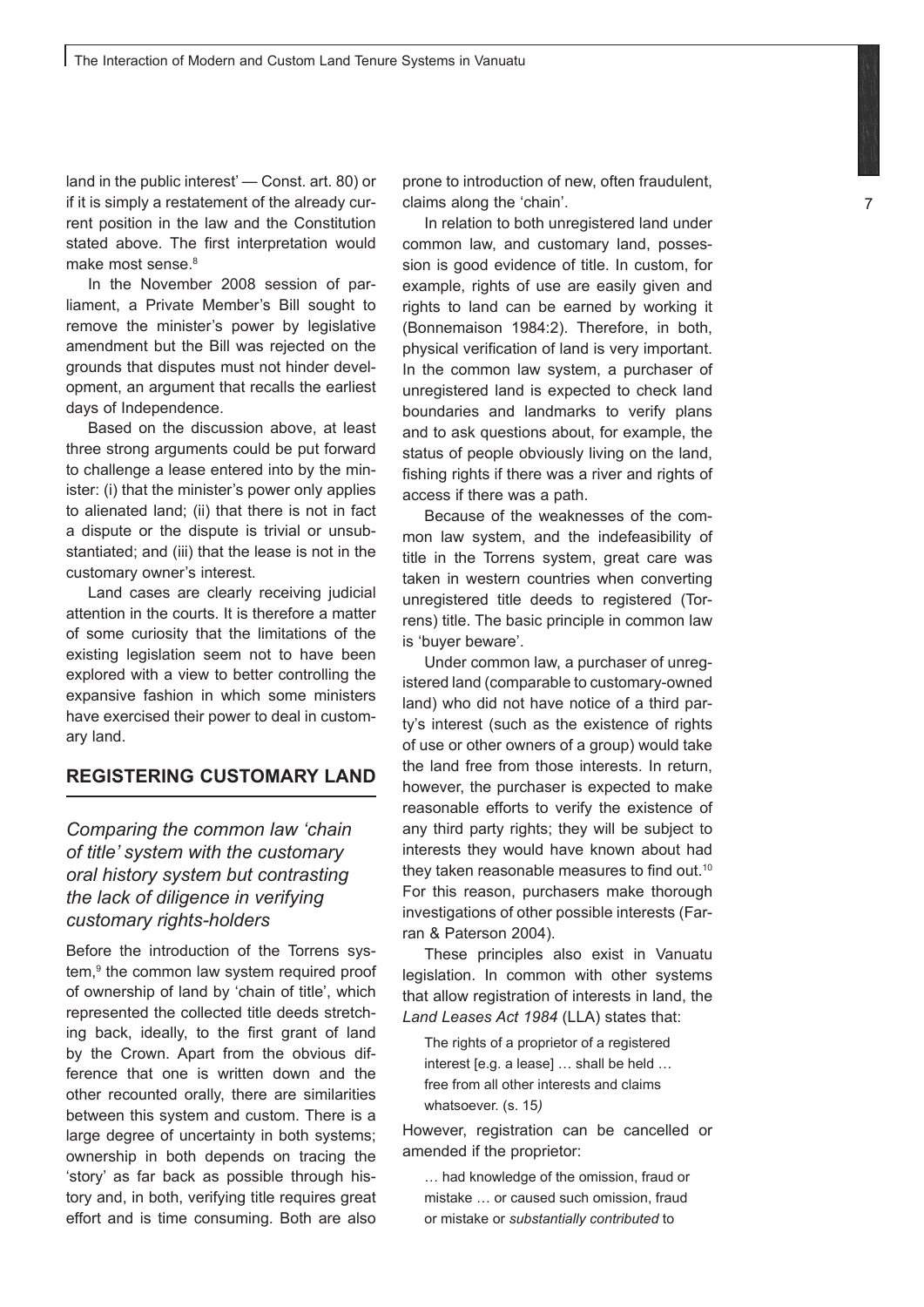it by his act, neglect or default. (s. 100(2), *emphasis added*)

In Vanuatu the practice appears to be to apply the first rule, but not the safeguard even though failing to properly verify the customary owners would seem to be a 'substantial contribution' to the mistake or omission of entering either incorrect or insufficient customary owners on the Register of Leases, with the result that such leases could be nullified.

## *Why the state erroneously appears to have assumed responsibility for verifying customary ownership*

The only formal investigation of ownership is undertaken by the Department of Lands using a form known as the Custom Owner Identification Form, $11$  which is signed by a chief. This has several implications. Firstly, it means that yet another step in the process of leasing land can take place without the customary owners' participation or consent. Secondly, it gives the chiefs an effective veto over land transactions. And thirdly, it raises questions over who are the appropriate chiefs and what interests they have, there being no process to verify the correct chief has signed, that they have correctly identified the customary owner, or the land has been properly delineated. The implications of disputed titles of chiefs are clear in these circumstances.<sup>12</sup>

The Interim Transitional Implementation Strategy of the 2006 National Land Summit Resolutions adopted by the Council of Ministers (COM 2006) required that information about Custom Owner Identification Forms be advertised in a public place and discussed in public meetings (with minutes submitted to the Department of Lands) before their inclusion in the lease registration process.<sup>13</sup> This demonstrates the improvements that can be made on an administrative level. At the same time, the lack of resources to support or verify the process and the lack of provision for enforcement or penalty in case of omission demonstrate the follow-up support that is needed once such administrative requirements are introduced.<sup>14</sup>

Another noteworthy aspect of the LLA relates to Certificates of Negotiation established to realise the constitutional provision that the government control the issue of leases to foreigners (Const. art. 79(1)).

No alienator or other person may *enter into negotiations* with any custom owners concerning land unless he applies to the minister and receives a certificate from the minister that he is a registered negotiator. (S. 6(1)*, emphasis added)*

Authorisation to 'enter into negotiations' is very different to consenting to the final transaction. The Certificate of Negotiation is another interim measure that has been perpetuated; it was originally intended to manage the 'return and re-lease' of land at Independence. Now it is generally seen as the procedural safeguard implementing the constitutional requirement that consent should not be given to leases that are prejudicial to the interests of the customary owner, community or nation (Const. art. 79(2)). This is a misconception; the certificate cannot provide a safeguard against prejudicial leases as leases are substantively negotiated after the approval of the certificate.

The Certificate of Negotiation specifies the customary owner as identified through the Custom Owner Identification Form. Since in theory this is the first step of the land transaction (the Certificate of Negotiation is a permission to begin negotiations) it seems to have become the view that through the Custom Owner Identification Form process the state has guaranteed the identity of the customary owners and thus freed the purchaser (lessee) of the need to check if there are other claims to the land. In fact, however, nothing in the legislation frees the purchaser from the need to check for other claims. Neither the form nor the Certificate of Negotiation should be seen as a guarantee that the lessor is in fact the true owner of the land in question and vigilant purchasers have scope in the course of subsequent negotiations to properly verify title. In short, a purchaser who does not properly verify title should be subject to reasonably verifiable interests that appear afterwards.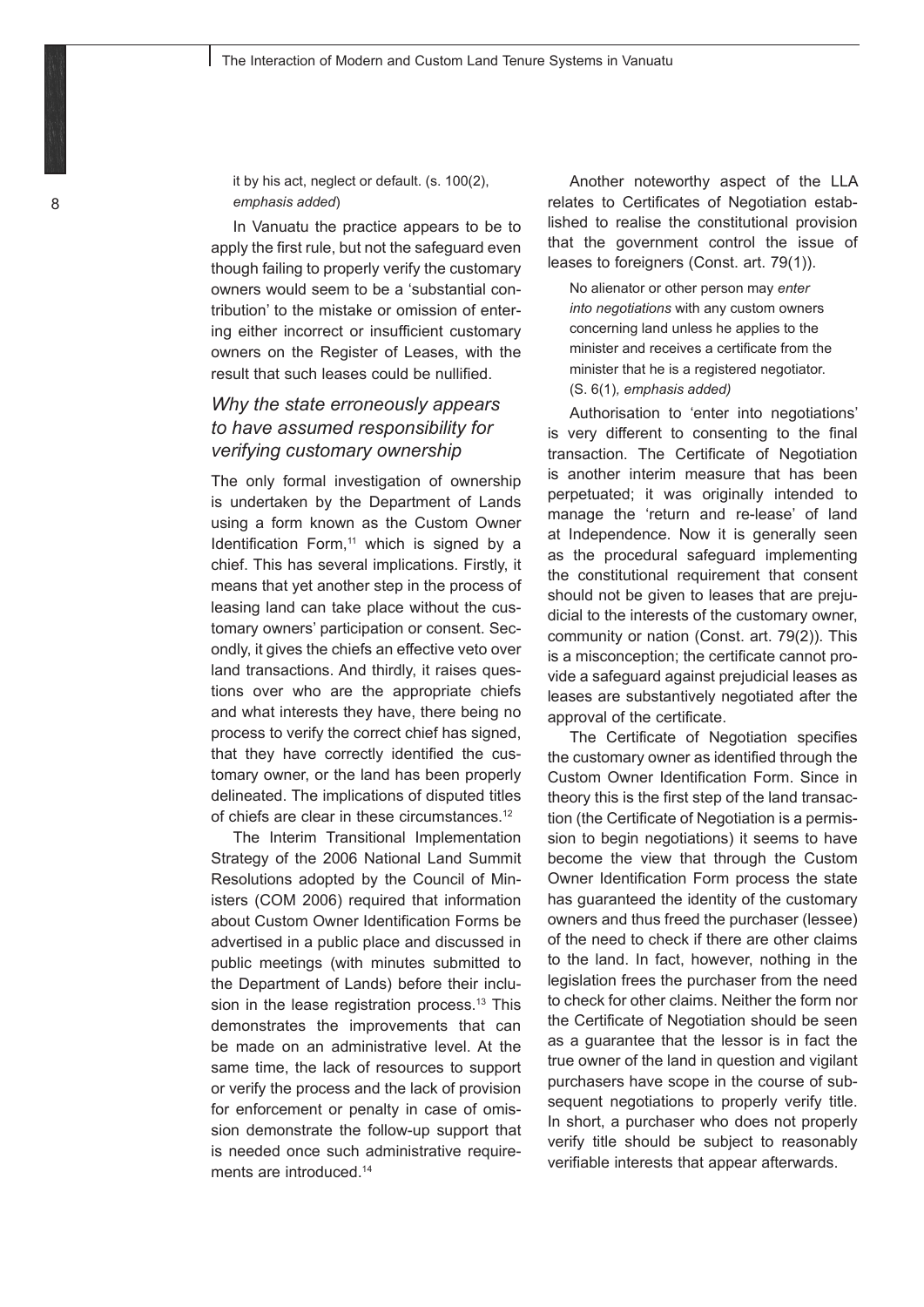## *The benefits of not properly verifying customary owners and explaining the relative absence of contested leases in a context of inequitable lease creation*

In common law, if a seller turns out not to have owned the land he sold, the transaction would be void under the principle that one cannot sell what one does not own.15 The extension of this principle to Vanuatu, where the issues are more complex and the likelihood of excluded rights-holders greater, would mean that purchasers/lessees should be proportionately more careful in ascertaining that the persons they are negotiating with are true customary owners with rights to conduct the transaction proposed. In fact, the basic level of care that is taken by purchasers of unregistered land in England is not taken by lessees of customary land in Vanuatu as there is little to lose and much to gain by not trying to fully verify customary ownership. Why this is, goes to the heart of the power imbalance between customary owners and the (often foreign) lessees of their land.

The ultimate cost of failing to verify customary owners for a lessee is to have their lease nullified in court. However, comparatively few court challenges are made against lessees by excluded customary rights-holders. The Valuer General also has a power to forfeit leases where there has been a breach of terms or conditions within a lease, not when a lease is created through fraud or mistake; those cases go to the Supreme Court (Menzies Samuel, Valuer General, pers. comm. July 2009).<sup>16</sup> This means that cases where promises may have been made but which were not included as conditions in a lease do not come under the authority of the Valuer General.

Some flagrant appropriations of land that did not accurately identify customary owners have been set aside but in practice the usual remedy to a successful ownership challenge is to amend the owner's name on the Register of Leases after a decision in a court or tribunal (Director of Lands, pers. comm.). Thus the lease will still stand even though the confirmed customary owner may not have negotiated it.

One reason for this is that many customary owners are actually quite eager to lease their land. Notwithstanding areas and islands of high population density and land scarcity, currently there is more agricultural land available than is needed to grow food. Vanuatu's population has still not recovered from the series of epidemics that decimated the population in the nineteenth and early twentieth centuries. If foreigners wish to lease underutilised and cyclone-vulnerable beachfront land then why not lease it to them? Even low rents are likely to pay more income and certainly require less work than copra production.

A rights-holder excluded from a lease is more likely to be seeking to secure the rents from the lease than to set it aside. Customary owners should be free to decide whether and how to lease their land, just as purchasers should properly verify the rights-holders. Where this has not happened, the desire to secure rents makes it much easier to negotiate one's way out of difficulty and may explain why so few leases, comparatively, are challenged in the courts.

At the same time, there is a clear vulnerability in refusing to lease land. As noted, the chance of windfall payments may precipitate disputes within a group, which allows the Minister of Lands to step in and execute a lease over the heads of contesting rightsholders. Alternatively, with a weak process for verification of ownership, someone within the group may simply lease the land without the consent of other rights-holders. Once the lease has been signed, the other rightsholders are in a difficult position. Many of these transactions should be seen as driven by tenure insecurity.

It is comparatively easy to contest customary ownership of land. Evidence of land rights rests on the fact of possession, and oral traditions that can be falsified or contested, particularly in peri-urban areas where land is most valuable and historically most distanced from customary ownership. At the same time, it is relatively difficult to conclusively establish (or disprove) ownership. To set aside a lease is a lengthy and expensive process at the end of which the courts will require very strong evidence to overturn what has become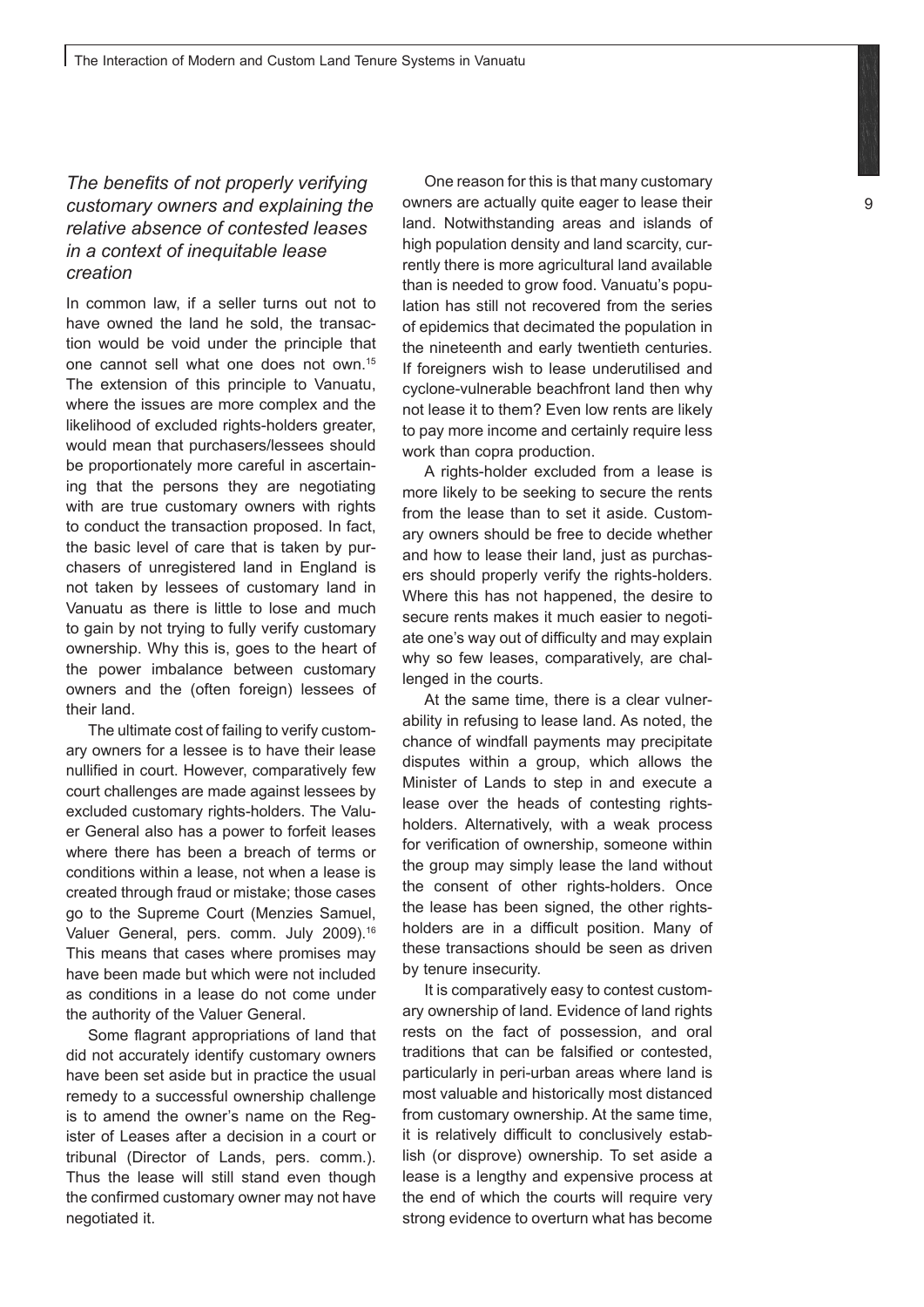a presumption that the person who executed the lease had the power to do so.

Put more simply, asserting ownership of customary land is easy; proving that a lease was granted by the wrong person is extremely difficult. The burden has therefore shifted from the purchaser to verify title and onto the customary owner to prove ownership. With the requisite awareness and financial resources, it is possible to prevent a lease from becoming an immutable reality with rapid and determined legal action. In the circumstances, it is easier by far to take some money, amend the register, and join the lease.

## *Concepts of customary land tenure that affect the formal land registration process*

This paper is limited to reviewing how the formal system manages customary land brought within its ambit. Clearly, differences between the formal system and the customary system lie at the heart of these problems. Although this paper uses certain terms *about* custom (such as 'chief' and 'customary owner') it should not be thought that such terms necessarily represent custom. Rather, these terms represent the formal (previously colonial) system's attempt to grapple with these concepts. These attempts may be summarised as a translation of complex social systems into labels useful and meaningful within the formal system. Translation of this nature is probably intrinsically misleading and vulnerable to disputes.

Custom land tenure is notable for its multiple and flexible land-use rights that individuals claim through their 'egocentric personal networks' (Golub 2007:83). It is probably neither desirable nor possible for such complex socially based rights to be represented in the relatively static device of a registered lease. These are not simply issues of poor translation between the two systems. Golub argues that seeking to represent customary tenets as formal system legal entities has a transformative effect on customary social structures (see Box 2). The formal system allows for a great variety of interests and subsidiary land rights but this does not mean that they are equivalent with customary land rights. In the formal

system, rights are relatively static, limited in number and seen as being attached to the land even while the rights-holders change. In the customary system land rights attach to the person, meaning that the number of rights-holders can increase as the population linked to that land grows. Further study is needed to clarify where and to what extent an equivalence can be found between the subsidiary rights of the two systems. However, in most registered leases in Vanuatu there is no representation of custom or any subsidiary rights at all. This points more to power imbalances between the two systems than any inadequacy in the formal system to describe these rights.

## *Tension between the Ministry of Lands' role as a disinterested keeper of records and the constitutional (but undefined) duty to ensure transactions are in the best interests of the customary owners*

The Department of Lands has received substantial criticism in recent years for its failure to protect customary-owned land and control development through the enforcement of planning provisions and other safeguards. Many of the problems confronting the Department of Lands, however, are simply not within its power to resolve. The Department of Lands has no way of knowing if, in a customary system, a chief would be allowed to sell land nor which chief can rightfully exercise land administration powers, challenges that the National Council of Chiefs itself has been unable to resolve. The Department of Lands could refuse to register a lease on the grounds that other rights-holders had been excluded, but which rights should trigger this power? At what point does a weak right become a fraudulent claim? While to some these questions may be matters of ethnographic curiosity, to the Department of Lands they are genuine and recurring administrative challenges.

Many problems can also be attributed to under-resourcing. There are long delays associated with registering leases due to the limited capacity of staff using limited technology and overwhelmed with a huge backlog.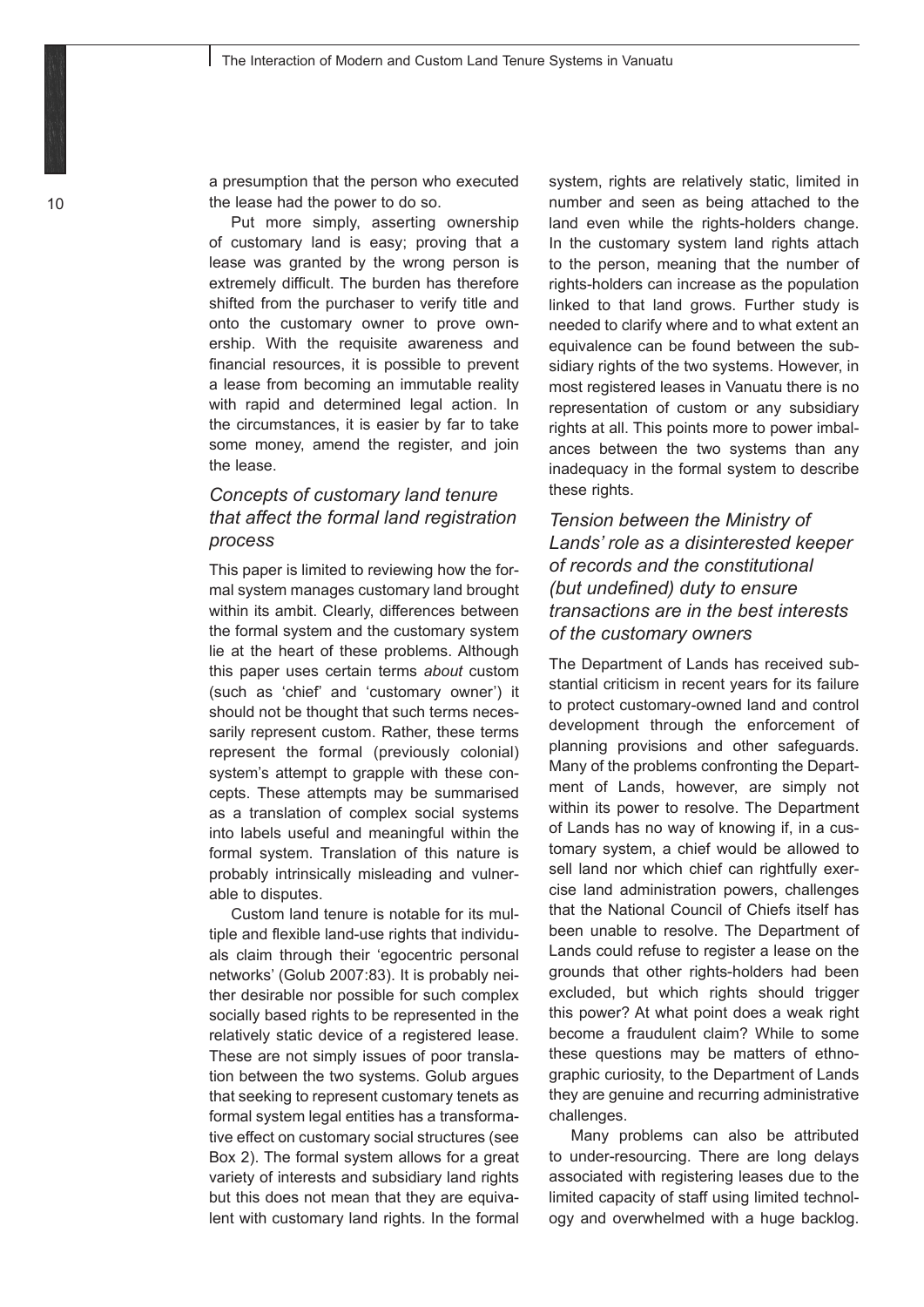#### **BOX 2: LOST IN TRANSLATION**

#### *Customary owner*

The formal system demands 'a custom owner' sign a lease while custom itself can only provide a group of rights-holders. More important than 'ownership' (which is in a sense immutable), in a society based on shifting cultivation, are multiple landuse rights that can be distributed among groups and individuals maintaining broad networks of social ties. Although user rights and rights-holders are multiple, the land itself is represented by a patriarch. When a patriarch sells land he becomes identified as the customary owner and gains something he never had; an exclusive right to possession that excludes all of the other rights-holders. Thus the formal system's demand for a customary owner is inherently fraught.

#### *Chiefs*

Traditional (i.e. pre-contact with the West) Melanesian societies appear to have consisted of scattered groups variously led by people responsible for different activities: leaders for warfare, sorcery, rituals, different forms of food production, etc. The colonial administration 'organised' these groups into villages under the charge of an appointed chief. Disputes over chiefly titles are rife in Vanuatu.

Many interviewees noted that traditional chiefly powers extended to social organisation rather than land management. Under the current system, chiefs identify customary owners of land, veto leases over that land, and assign ownership where there is a dispute. While 'chief' may appear to be a traditional concept, the position and powers of the modernday title may be very different from their traditional role.

#### *Group ownership*

The complexities of what might loosely be termed group ownership are cultural perspectives as to the degree of control over land between the chief and the group, and the group and the individual. Where custom 'ownership' lies along the complex continuum from group to individual is hotly contested and possibly unanswerable. The formal system has largely disregarded such complexities, preferring to identify, validly or not, a single owner who can give exclusive possession (Bolton 1999, Bonnemaison 1984, Crocombe 2006, Rodman 1995).

A recent AusAID-funded study noted substantial arrears in rent collection, an important source of revenue for government.<sup>17</sup> Units that are responsible for environment impact assessments, verification of customary owners, and land surveys respectively, have important roles to play in supporting customary owners in the lease process but are similarly under-resourced for the demands placed on them (Lunnay et al. 2007: Att.7; Hassall & Associates 2008:44).18

Normally, a lands registry is a neutral, disinterested institution that guarantees land titles but does not guarantee the fairness of the preceding land transactions. It is seen as a facilitator rather than an engaged enforcer. In Vanuatu, though, the Constitution and the transitional legislation have introduced an evaluative element to the process: land transactions involving customary land have to be in the interests of the customary owners, community, and wider national interest. However, there was little guidance given in the legislation as to how to effect this. The LLA detailed how leases should be registered but not how they should be assessed. The Department of Lands has not been given any political guidance on how to engage in the process and little has been done to move the culture of the department toward a more interventionist, protective stance (Steven Tahi, pers. comm.).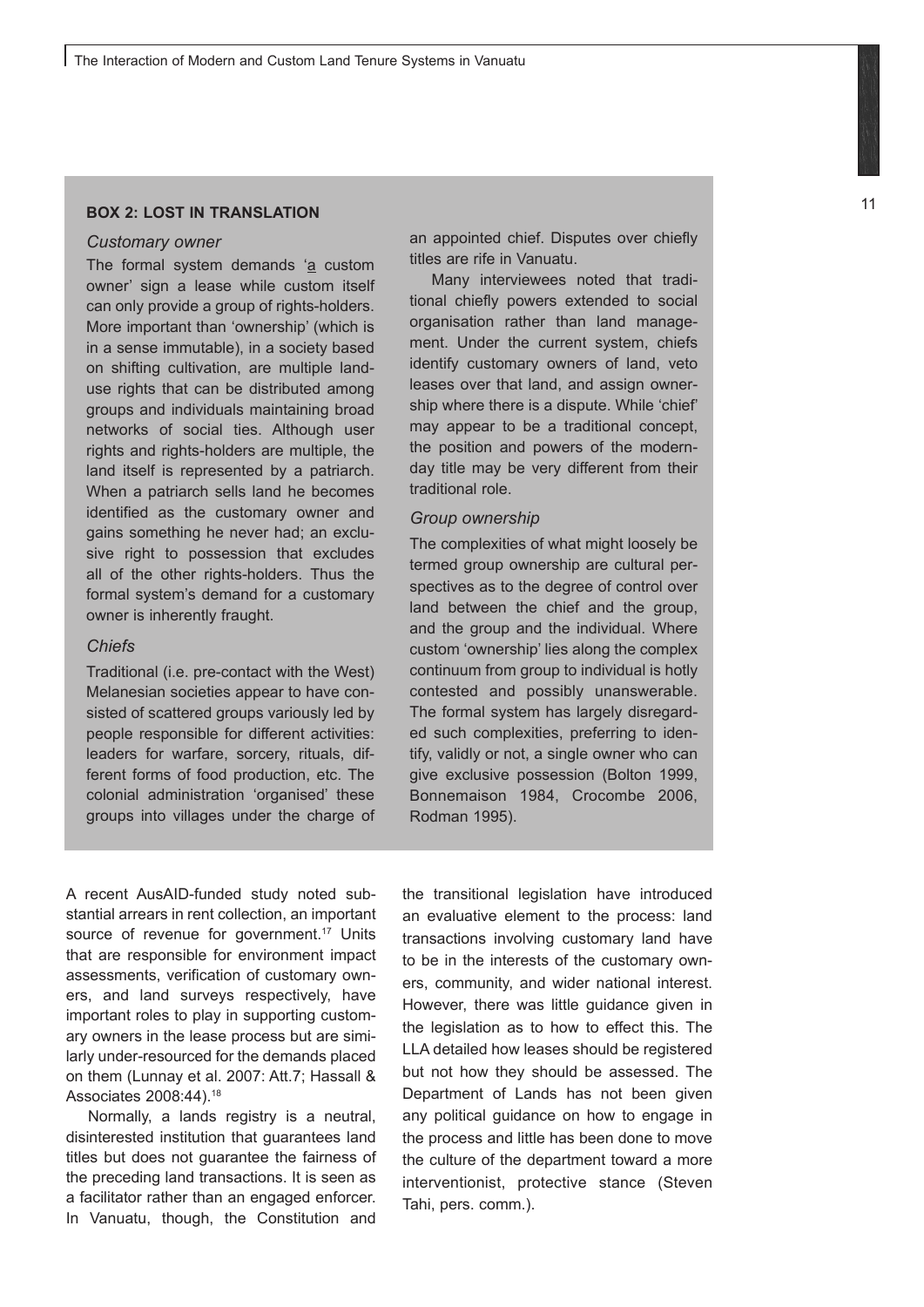The opposite is rather the case. Instead of signing leases in the best interests of customary owners, certain ministers are known to have signed leases for their own self-enrichment (Vanuatu Daily Post 2009; Radio New Zealand 2007; Office of the Ombudsman 1998a, 1998b, 1999). Corrupt political leadership undermines civil service institutions. Under it honest officials become disillusioned while those disposed to self-enrichment can take advantage of an atmosphere of impunity. Small countries are particularly vulnerable to an unhealthy meshing of business and political interests. In Vanuatu, there is something of a 'culture of cronyism' that includes intimidation of lower-ranking officials by purchasers and developers seeking to bluster transactions past long delays caused by understaffing and lack of technology (Department of Lands officials, pers. comm.).

There is a discernable tension between Department of Lands officials and their political leaders that comes out in court cases challenging the decisions of ministers to sign leases:

He [the judge] found they [Lands officials] had made a principle and courageous stand on this matter when they expressed their concerns about the irregularity in the process for the issue of the Plaintiff's lease.

#### (*Peter Bouchard v. Director of Land Records* [2003] VUCA 5)

Positive and strong political leadership is required if Department of Lands officials are going to take an interventionist stance when customary owners wish to sell, or if they are going to take on well-moneyed, wellconnected and combative developers who circumvent regulations. It would be consistent with the law for the Department of Lands to be more assertive in the execution of its duty to protect customary owners. To do this, the Department of Lands needs guidance on how protective the government should be in carrying out its constitutional responsibility to ensure leases are in customary owners' best interests. Once the political will and direction is expressed, officials can develop processes that implement the political lead.

## *Weaknesses in the lease registration process*

The Certificate of Negotiation was intended as a permission to begin negotiations. At this point, information about the transaction is necessarily scanty and it is not possible to judge how fair a lease will be. At present, the issue of a certificate is taken as official approval of a transaction event although elements that are critical to how fair a transaction is occur after the issue of the certificate.

Just as the Custom Owner Identification Form (a component of the Certificate of Negotiation process) has supplanted proper verification of customary ownership on the part of the purchaser, so the process of issuing a Certificate of Negotiation is assumed to fulfil the government's obligations to only approve leases that are in a customary owner's best interest. But since critical elements such as the negotiation of the lease and the land survey occur after the issue of a certificate it cannot do this. This constitutional obligation remains to be introduced into the lease registration process. Although the final lease is sent to the State Law Office this is only for confirmation that it complies with legal requirements.

A further problem running through the leasing process is the latitude the Minister of Lands has. For all leases he will approve both the Certificate of Negotiation and the entry of the lease into the Register of Leases; for many others (around 20% according to Farran 2002) he will also be the lessor. This gives rise to conflicts of interest, real and perceived, that Department of Lands officials find difficult to manage. Institutions such as the State Law Office or Ombudman's Office are either unable or unwilling to challenge ministers who act outside their powers.<sup>19</sup> The freedom of ministers to act with impunity coupled with the administration logjam of processing leases means that completion of land transactions depends on political connections rather than procedures. This undermines efforts to manage administration and enforce compliance impartially and effectively.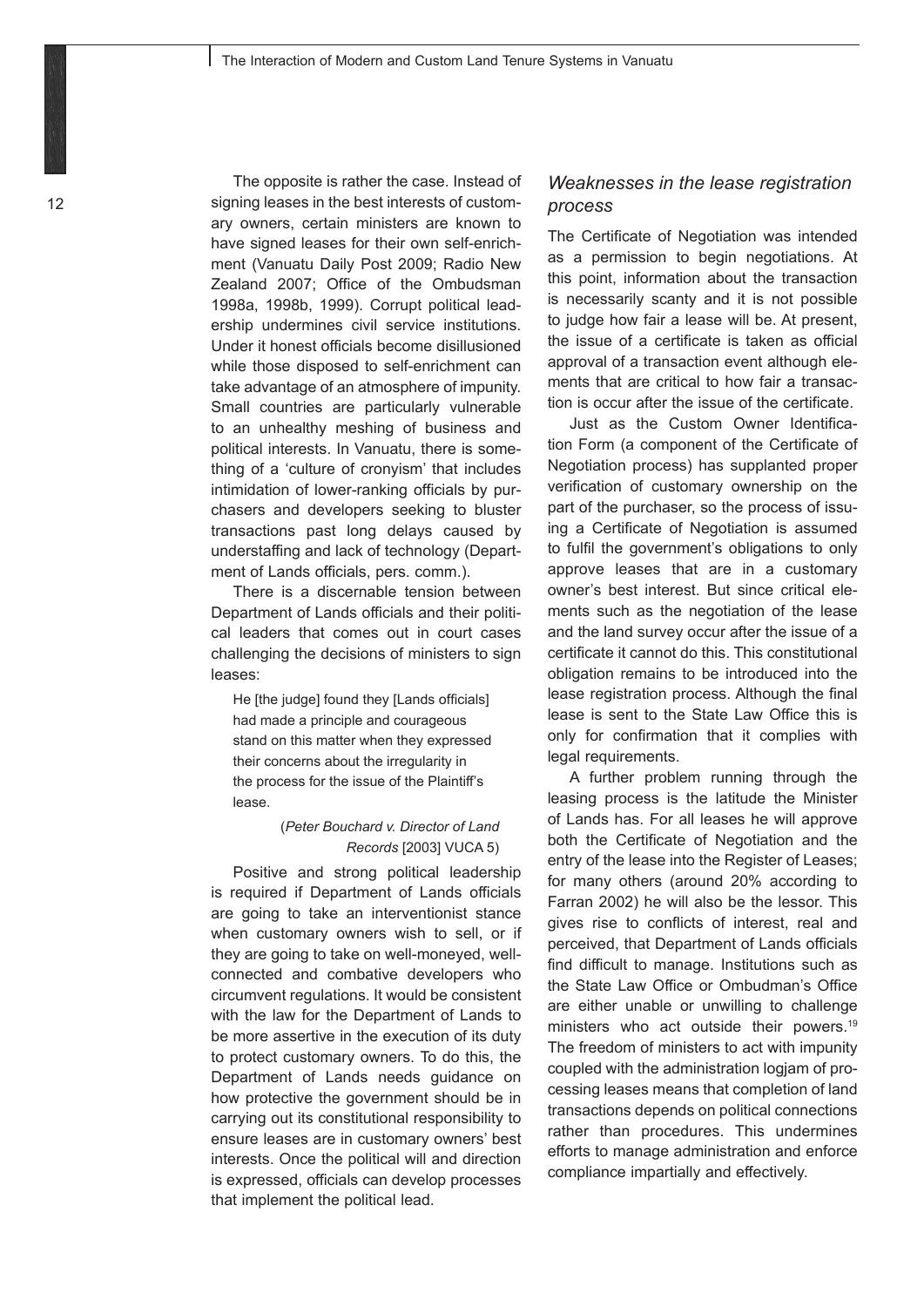## **POSITION OF CUSTOMARY OWNERS IN THE LEASE PROCESS**

This section sets out some of the issues confronting customary owners who seek to 'sell' their land; that is, those who negotiate a lease that will convert their customary-owned land into a registered lease. It is perfectly possible to lease customary-owned land in Vanuatu without the consent of the customary owner, either through the Minister of Lands' power to deal in disputed land or by signing with a different purported customary owner and riding out the consequences. But in most cases customary owners willingly or even proactively seek to lease their land in an attempt to realise cash from irregularly used and financially unproductive coast or bushland to meet the demands of the cash economy.

That customary owners (or a patriarchal representative) willingly engage in negotiations does not isolate them from the issues described in the previous sections. It means, instead, that negotiations take place in a context of prevailing tenure insecurity which make protracted negotiations and public marketing of land risky and create incentives for secretive or suboptimal transactions. A customary owner must be assertive in establishing their rights should other purported customary owners appear or if a dispute presents itself and the Minister of Lands intervenes (Section 1); they must be self-reliant in the absence of any government intervention subsequent to the issue of the Certificate of Negotiation that will protect their interests (Section 2); and they must be sophisticated in accessing the best advice to assist them in their negotiations (this section). Unfortunately, these are qualities that too many customary owners lack as they enter the unfamiliar formal land system (Box 3).

#### **BOX 3: GAUA ISLAND — POWERLESS TO PREVENT**

An ex-Member of Parliament from a migrant community acted as a middleman on behalf of a Vanuatu-born investor of foreign origin. Four individuals from landowning families on the island were flown to Port Vila and entertained. The objective was to negotiate the lease of 10,000 hectares for a cattle plantation. Apparently no papers were signed but soon afterwards several surveys were conducted and large numbers of migrant workers began clearing the forest.

The customary landowners have no idea how to legally prevent the clearance going ahead. The middleman is a local 'big-man' with good connections to the political establishment. The islanders want development. The land provides a useful food-bank for hunting and collection of wild foods, but it is not producing cash income. The community wishes to participate in a partnership or joint venture ('50:50') but there has been no negotiation in which they can put their views across and they have little idea how such a joint venture would be formed. Several surveys were conducted, but without consultation with customary owners. Some of the customary owners are in favour of the project, while others are not, creating conditions for a dispute.

The economy on Gaua generates little cash locally. The people have put their hope in the Environment Impact Assessment and in the Certificate of Negotiation as they understand these to provide statutory protection against abuses in the leasing process; however, neither of these will help negotiate a good lease. Meanwhile, forest clearance continues. Once the land has been cleared there will be no point in not agreeing a lease. Gaua has several notable tourist attractions and it is common practice to convert agricultural leases to residential or tourism once the land has been removed from customary ownership. Although they own the land, the people of Gaua have lost control of it.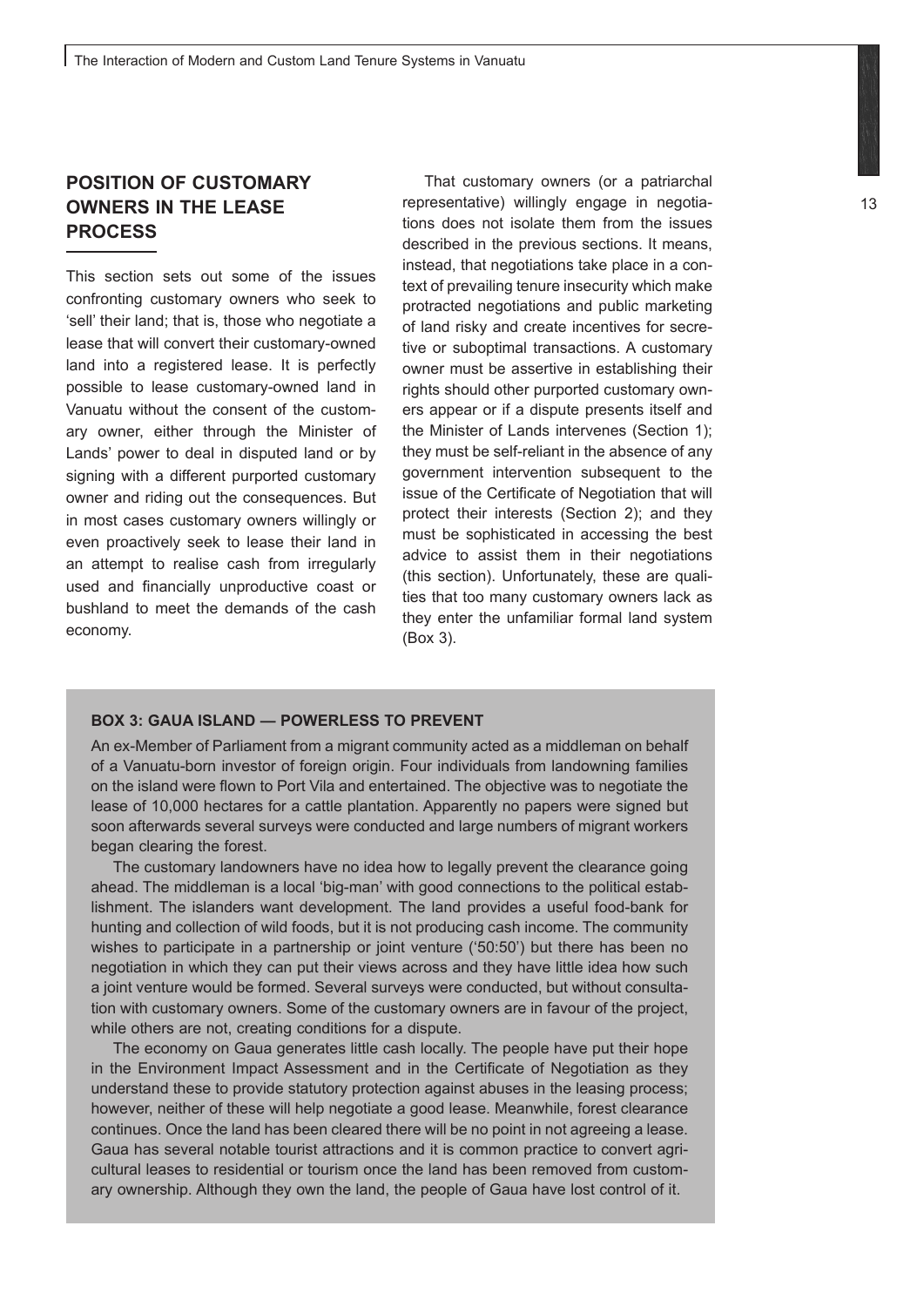## *Absence of mandatory protective lease conditions established in legislation*

These paragraphs consider what mandatory protections are found in the legislation of Vanuatu. It is in a sense the inverse of the previous section (Registering Customary Land), which looked at how intrusive (or proactive) the Department of Lands should be in supervising dealings in customary lands. If the Department of Lands was very proactive in protecting customary owners' interests then fewer mandatory protections would be needed in legislation, and vice versa. Many common law systems have legislation that imply conditions into leases or protect interests that fall outside them.<sup>20</sup> The problem in Vanuatu is that the Department of Lands is not assertive in protecting customary owners' interests, nor are there mandatory protections in legislation.

Conditions that can be implied into leases by statute ('Implied Agreements' — LLA ss. 40–41) tend to control use of the land by the lessee/purchaser; for example, conditions may be implied restricting the use of land or the subsequent sale of the land. A contentious issue in Vanuatu is the leasing of land and subsequent subdivision of it into residential plots without the permission of the customary owner.

Some interests in land will continue to exist even if they are not registered along with the lease ('overriding interests' (LLA s. 17) as in 'overriding the registration'). In England such rights include rights for people or livestock to cross land, to hold fairs, and other rights known generally as 'customary rights'. More modern rights such as leases of less than three years and legal easements are also usually included under these provisions. Although there is unlikely to be direct correlation between traditional rights on opposite sides of the world, this is a neglected area of law in Vanuatu that may hold substantial possibilities for defining and representing customary rights in the formal system.

In Vanuatu, implied conditions are easily excluded from leases $21$  while at the same time including overriding interests in leases is the safest way to establish and protect them. These are both issues of lease negotiation and drafting. Where a country, such as Vanuatu, has few mandatory conditions in its legislation then the process by which a lease is negotiated becomes much more important; 'power issues' come to the fore such as the knowledge and understanding of the negotiating parties, financial resources and access to professional advice.

This is made clear in the debate over the *Strata Titles Act 2000* (as amended by the *Strata Titles (Amendment) Act 2003*), which does not require the consent of the customary owners ('lessor') to be sought before their land is subdivided into residential plots. The National Land Summit argued that customary owners should have the right to approve such developments. However, as a recent report points out, customary owners do have the right to approve or refuse these. Clauses stating this can be included when the original lease is negotiated or subsequently when a rural lease is converted into a residential lease: 'the real issue is the lack of that knowledge and experience (as well as the negotiating skills) on the part of many customary owners' (Hassall & Associates 2008:13).

## *Customary owners' lack of legal knowledge and awareness undermines their negotiations with investors*

Land legislation and procedure in Vanuatu is complex and scattered across different pieces of legislation, some of which have never been used and others with contradictory elements. For example, responsibility for foreshore planning is divided between two ministries and the provincial governments (Lunnay et al. 2007). There is an absence of freely available information on Vanuatu land law and procedure.<sup>22</sup> The Ministry of Lands performs a neutral facilitation role, not a proactive advisory role. Despite the obligation to protect customary owners, the law and land administration treat land sales as being between parties equal in capacity and information.

Although some elite groups of ni-Vanuatu have become adept at land management and dealing, most customary owners will sell land only once. They are eager to sell but ignorant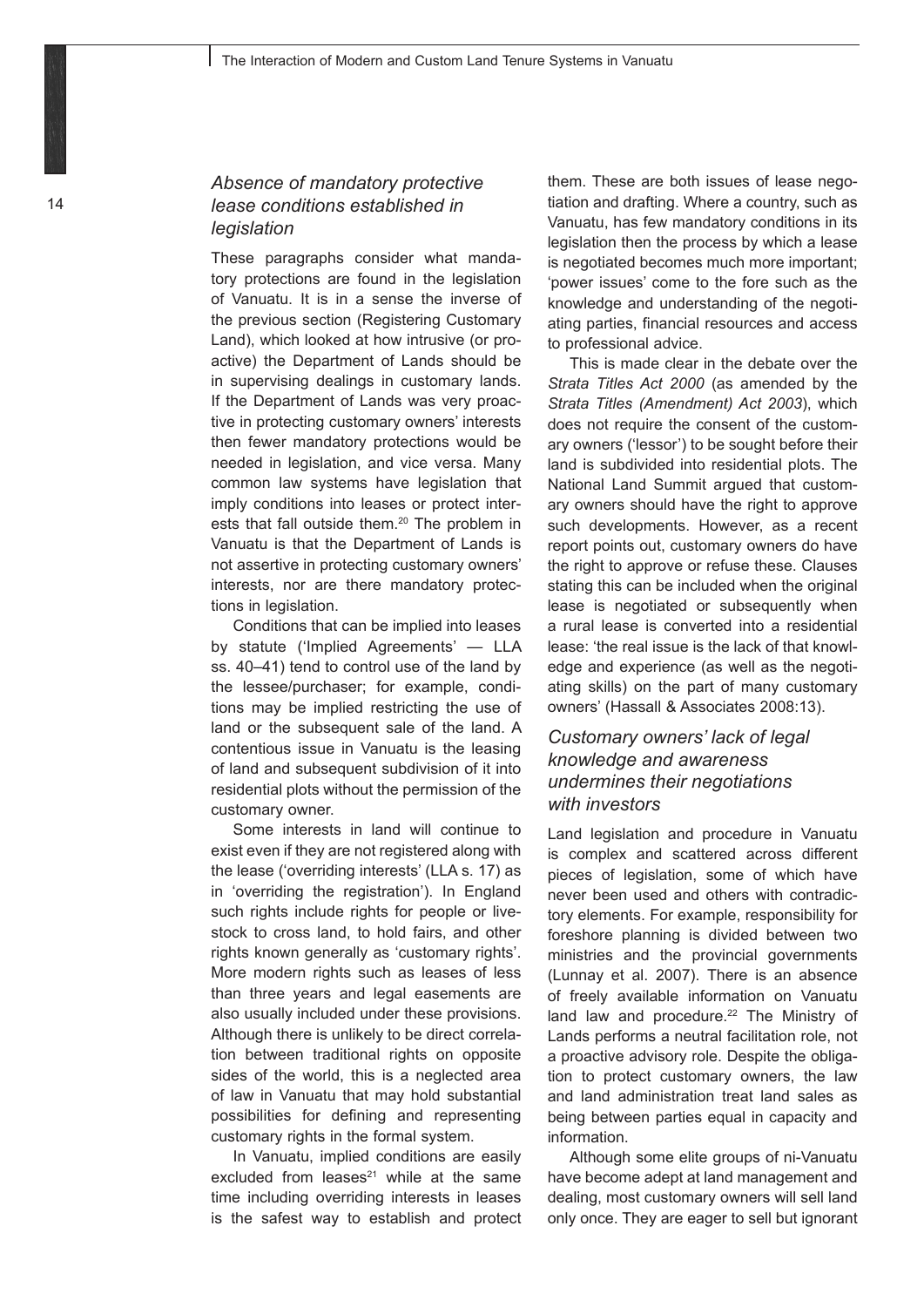of both the value of their land and the process by which it will be sold. Although customary owners may be land rich, they are usually cash poor. When they sell land they are dealing with an experienced and informed private sector without the resources to obtain good professional advice for themselves. Indeed, getting this advice may make the land unpalatable to investors in a market where better gains are to be had dealing with the many other customary owners who will negotiate from a position of ignorance. The market for land in Vanuatu fails to reflect a fair price for land because the balance of information between the two groups of negotiating parties is markedly asymmetrical.

Access to professional advice is essential to redress this power imbalance. However, valuers, surveyors and lawyers are expensive. In the outer islands such professionals are unavailable and as their costs will include air fares and stays of several days (due to infrequency of flights) they will be exorbitant to low-income copra farmers. Without a good understanding of the land-dealing process it can be difficult to appreciate the need for these professional services. Most often, customary owners will use these services as paid for by the purchaser. This creates clear conflicts of interest that should be carefully considered by all of the relevant professional bodies.

Purchasers often seek to 'lock in' customary owners at an early stage. Payments or gifts (their exact status is unclear) are made and agreements may be signed. When customary owners show signs of hesitation, threats of legal action to recover these amounts can intimidate customary owners who may have spent the money. The enticement of the principle ('lump sum payment') and rent payments remains, while overarching all is the threat that another party will step in and do the deal.

Substantial inducements may be offered that appear to be for the benefit of the whole community. Property deals are littered with promises of 5-star hotels or joint ventures that will offer employment to whole communities. Such promises are rarely fulfilled and often unenforceable. Land often remains empty in the hands of a developer waiting for

more lucrative opportunities that are unlikely to include the customary owners.

Many customary owners are dismayed when customary land they have sold is registered, and re-sold for many times the amount they received for it. The registration process gives a guaranteed land title, meaning that land can be bought, sold, and borrowed against. This dramatically increases its value. Customary land is not of high economic value because there is no guarantee that someone else with a stronger claim will not come along and take ownership of it. Few customary owners are aware of the added value they would gain if they themselves jumped through those administration hoops. Again, the absence of massive profits may deter property developers from purchasing pre-registered land.

In Vanuatu, a land valuation is required when a lease is transferred in order that government can levy land tax. No valuation of customary land is required before the critical first conversion of customary land into leasehold title. If customary owners knew the improved value of their land after it had been registered they would probably act very differently.

#### *Activities of the private sector professionals*

In many countries, estate agents provide professional support to people who wish to sell their property. Estate agents usually act on behalf of the seller and seek to maximise the price as they take a percentage of the proceeds. In Vanuatu, some estate agents are known to purchase land on their own behalf. This sits uneasily with their duty to obtain the best price for their clients.

In a system where there are few administrative safeguards and few mandatory legislative protections, it is critical to protecting customary owners' interests that they obtain good legal advice when leases are being negotiated and drafted. A lawyer's duty is to their client who pays their fees. For this reason, negotiating parties should obtain their own legal advice to protect their interests. It is common practice in Vanuatu for the purchasers of land for leasing to pay all the legal fees. Consequently, these lawyers may be expected to act in the interests of the purchasers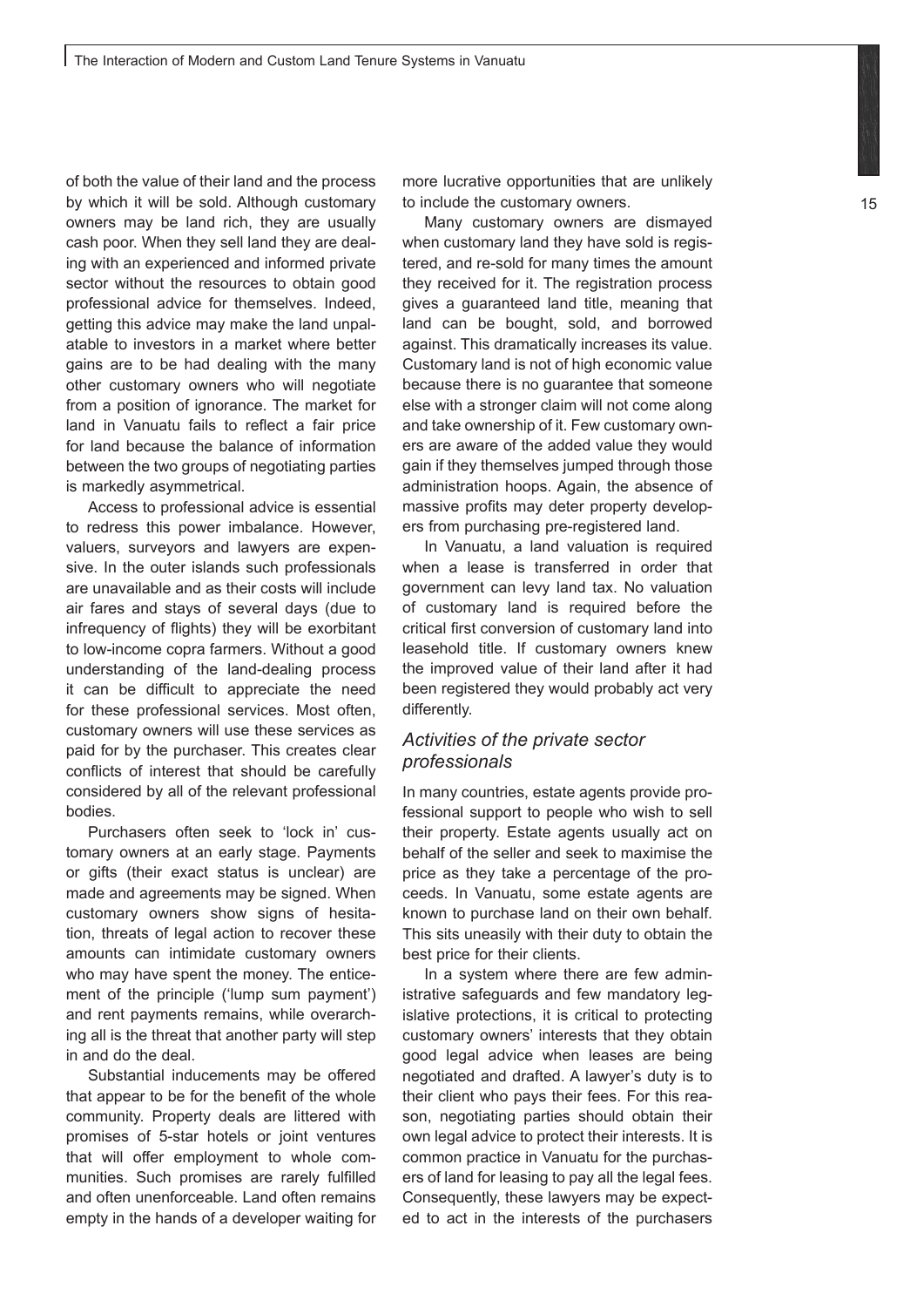when it is the customary owners whose interests are in greater need of protection. Leases that customary owners sign are remarkable in their brevity and uniformity when good independent legal advice would have allowed such leases to reserve rights over their land (such as reserving permission and benefits for subdivisions) and to negotiate leases that safeguarded longer-term financial benefits (such as emphasising annual rents over upfront premiums).

Property developers are usually foreign and 'white man's law' is seen as serving their interests. Lawyers often have close relationships with property developers who pay for a substantial proportion of lawyers' fee base while a certain disregard for customary owners' interests is apparent in the lack of priority given to disputes involving customary owners.

#### *Legal ambiguities and challenges*

Because good legal advice is difficult to obtain, much legal information is passed by word of mouth and is inaccurate or ambiguous. Such ambiguities include a perception that leases must be for 75 years when this is actually the maximum allowed and was anyway intended only for 'big investment projects'; other leases were meant to be limited to 30 years (Lunnay et al. 2007:8).

There is a perception that customary owners must compensate leaseholders for improvements to the property. If this was correct, it would mean that customary owners would have to buy the houses and hotels that have been built on their land before they could receive that land back at the end of a lease. However, the perception is incorrect; it derives from the return of alienated land at Independence and does not apply today.23

This misconception is compounded by lease conditions that provide for automatic lease extensions or that exclude customary owners' right to refuse a change of use of their land (from agricultural to commercial, for example). Both such clauses are of doubtful legality.

These ambiguities undermine customary owners rather than property developers who are knowledgeable and have access to good legal advice. That they continue to circulate

emphasises the power imbalances between customary owners and the purchasers of their land.

Many customary owners wish to remain involved with the land they lease for development, either as employees on tourist resorts or plantations, or through training or profit sharing. Investors tend not to be interested in such participation; customary owners have few skills or assets to offer the developer beyond labour and their land. Joint ventures impede free action. 'Joint venture' has been a recurring theme in land since Independence but no real understanding or guidance exists as to what form or structure such joint ventures should take.<sup>24</sup>

Customary owners have seen how quickly cash payments are frittered away and how quickly vehicles purchased with these proceeds deteriorate. To develop mechanisms that protect windfall payments to ensure they provide longer-term benefits remains an elusive challenge.

#### **CONCLUSION**

The Constitution was definite in its protection of customary land but the failure to promulgate a permanent national land law, coupled with the need to protect colonial landholdings in the short term, meant that the postcolonial era saw an ironic strengthening of the formal colonial system at the same time that land was nominally being returned to customary ownership.

This paper has described a process of converting customary land to leasehold title that is deeply fraught. Ministers of Lands have wide-ranging powers, the exercise of which opens them to allegations of conflict of interest in a sector where business and political interests have significant overlap. The Department of Lands is challenged by a tension between its constitutional duty to be proactive in protecting the interests of customary owners and its pre-Independence (and more typical) role as a neutral facilitator maintaining the Register of Leases.

Legislative change can improve specific areas but as the legislation that is in place is not systematically enforced this may have limited impact. Substantial improvements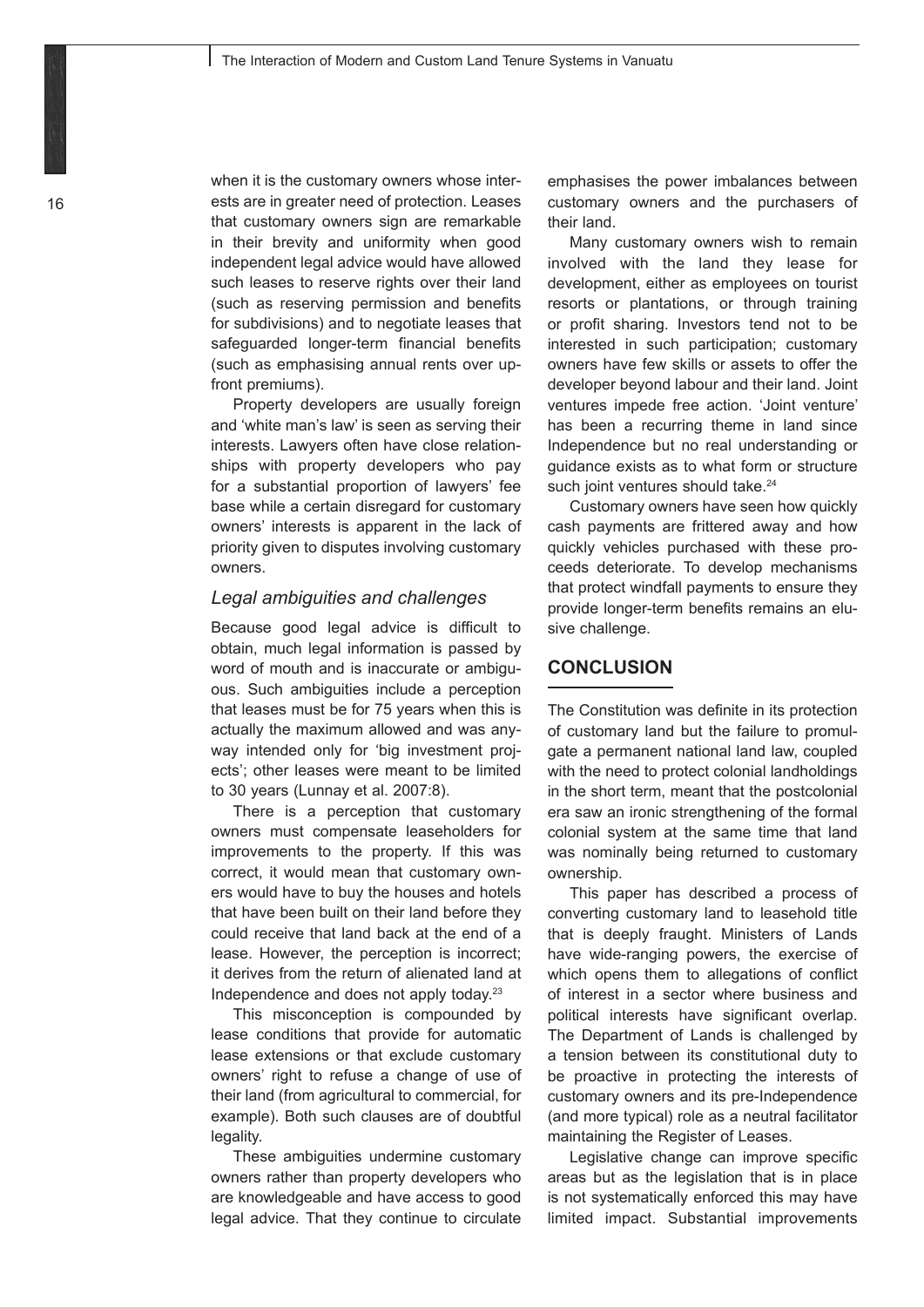could be made within the current legislative parameters; the power of the Minister of Lands to enter into leases could be scrutinised and reviewed; the Department of Lands could improve procedures, requiring valuations of customary land (at registered land value) and insisting that customary owners receive independent legal advice. Scrutiny of the activities of the professions associated with the process must begin. Customary owners could also be encouraged to act more responsibly themselves.

Finding ways that ni-Vanuatu can participate in economic development while at the same time preserve their customary systems and culture is the key challenge facing proponents of custom such as the National Cultural Centre, the Malvatumauri and, by its own declaration, the Government of Vanuatu.

The land reform program may be the most important driver of change in this area but it should not be the only one. Although land is important to custom, custom is not just about land. Protecting various land-use rights in leases is only one manifestation of how a customary group may engage with the formal system. Problems also occur between the customary and formal systems in criminal justice and governance, even without introducing broader societal issues such as gender imbalances. Moreover, many of the problems and possible solutions lie outside the land sector. Joint ventures can be about land but also about tourism and business. The lack of financial management skills seems to have been a problem in almost every attempt made by customary groups to cooperate in the management of assets.

This paper has sought to highlight serious inequities that derive from the interaction of the formal system of land administration with customary land tenure. At the same time, if Vanuatu is to take full advantage of this nation-defining resource, engagement of custom with the formal system needs to take a cross-sectoral, holistic approach.

#### **AUTHOR NOTES**

Justin Haccius is a practitioner in formal legal reform and informal justice programing. The current research was undertaken while engaged by the World Bank Justice for the Poor project in Vanuatu. He has worked extensively on judicial issues in conflict-affected countries including for the United Nations in Liberia and for the International Committee of the Red Cross in Sri Lanka, Afghanistan and Colombia. Justin is a qualified solicitor with a background in international law and policy. In addition he co-published the EU's Common Foreign and Security Policy: Opportunities for a more Effective EU Response to Crisis-Affected Countries in Africa (ECDPM Discussion Paper 22, 2001). email: haccius@gmail.com

#### **ENDNOTES**

- 1. Many individuals generously gave their time and knowledge in the course of this research. Particular thanks go to John Alilee, Daniel Adler, Francis Hickey, Anita Jowitt, Alick Kalmelu, Chief Seth Kaurua, Ben Kaurua, Russel Nari, Anna Naupa, Chief Tom Numak, Prof. Don Patterson, Douglas Patterson, Jean-Marc Pierre, Chief Petro Rite, Menzies Samuel, Joel Simo, Benuel Tabi, Howard Van Trease, and Alicta Vuti. Thank you to Jennifer Bryant, Derek Brien, Patrick Shing and Milena Stefanova for their support throughout.
- 2. Legislation under the formal system uses 'custom owner'; proponents of custom argue that formulations such as 'custom landholder' or 'rights-holder' are more appropriate and accurate, denoting a quality of custodianship. This discussion encapsulates the miscommunications between the systems.
- 3. The intention that this legislation was to be temporary is made clear within it, for example, by the heading preceding Part 1 of the *Land Reform Act 1980*, which reads 'To make interim provision for the implementation of Chapter 12 of the Constitution.'
- 4. The actual term used in the Constitution (art. 79) is 'land transactions'.
- 5. The LRA (s. 1) definition of 'alienator' is someone who has freehold title at the time of Independence. Under this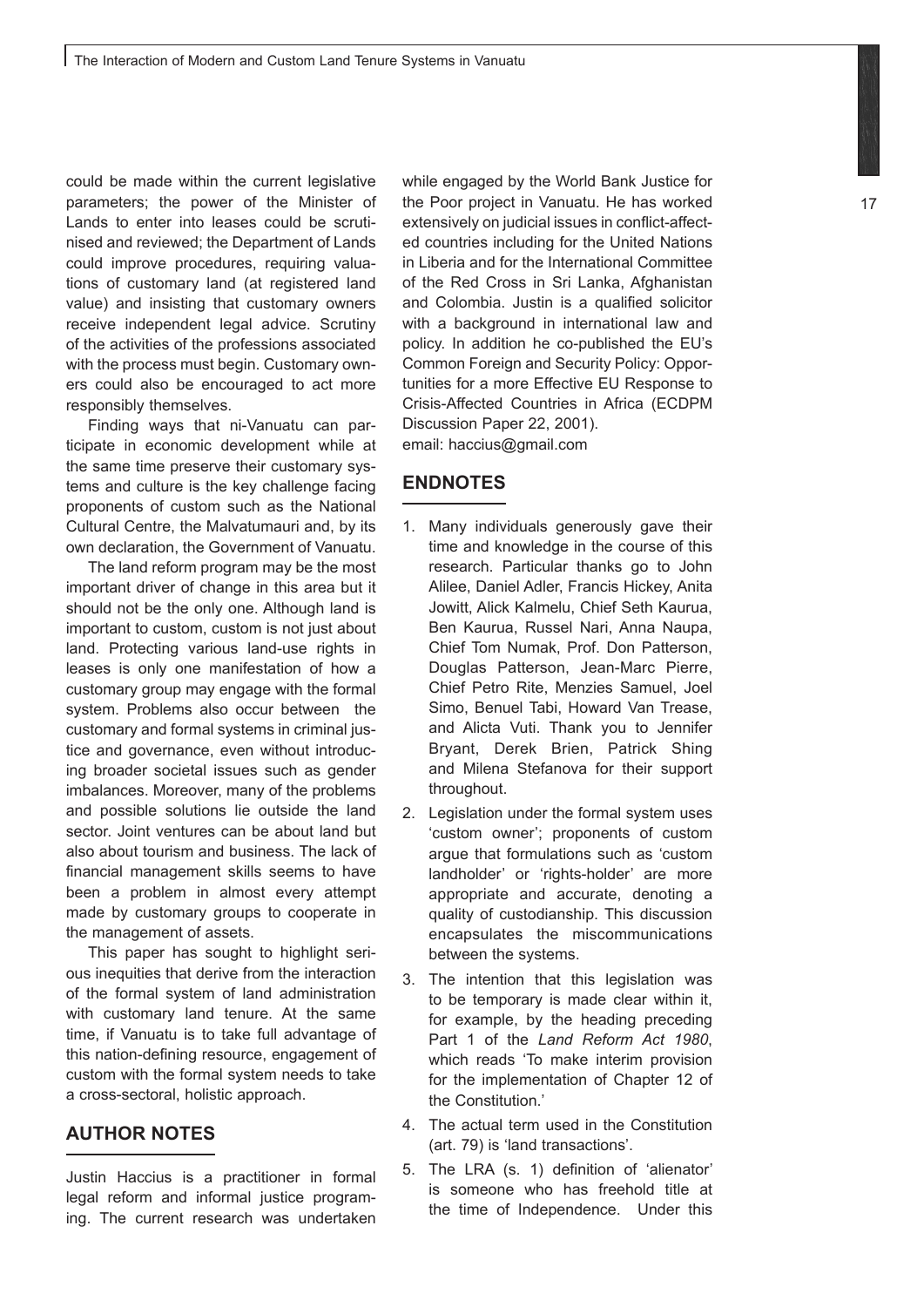definition, the Minister of Lands' power to deal in disputed land could be restricted not just to disputes over alienated land in general but only to land that was alienated at the time of Independence.

- 6. *Naflak* are 'clan identities organised according to matrilineal descent' and are found in central Vanuatu (Fingleton et al. 2008).
- 7. See, however, comments by the judge in *Traverso v. Chief Kas Kolou* [2003] VUCA 26: 'Whether there is a dispute or not is a matter for the Court and not for the Minister<sup>'</sup>
- 8. Information as to whether the minister continues to sign leases over disputed land after the National Land Summit 2006 would be useful in clarifying this point.
- 9. In which titles to land are entered in a register, usually guaranteed by legislation and backed by government, instead of proving title to land by deeds.
- 10. As these are principles under 'British' law, they apply also to Vanuatu law under the Constitution (art. 95(2)).
- 11. The 'Kastom Ona Blong Kraon' form was originally developed for the land committees — an informal dispute resolution system set up to deal with the logjam in the island courts.
- 12. See *Vanuatu Daily Post*, 9 March 2009, p. 4, 'with the stripping of the title 'Popovi' from chief Kalontas Daniel, chief Tapangatamate advised investors in north Efate that all leases signed under Kalontas Andrew are automatically nullified'. This dispute has now been appealed to the Supreme Court.
- 13. See Lunnay et al. (2007) for complete texts of both documents. For definitive versions please refer to original documents.
- 14. In this case the geographical difficulties of an archipelago nation are compounded by the complex bureaucratic structures. The Planning and Enforcement Section (Department of Lands) must work through the provincial governments (which come under the Ministry of Internal Affairs) to access the area secretaries who are the

closest government representative to the meetings (Lands officials, pers. comm.).

- 15. 'The application of this basic common law rule can … be quite disastrous for unsuspecting third parties, who deal with an apparent owner of property believing that he or she is the true owner when in fact that is not so.' (Farran & Paterson 2004:156).
- 16. The Valuer General's forfeiture powers are defined in the LLA (ss. 43–46) as included under section 37 of the *Valuation of Land Act 2002*. Failure to include lease conditions that protect customary owners' property means there is little in them to enforce and this valuable power is underutilised.
- 17. The 'Report on the land lease audit test over Second Lagoon, Efate, Vanuatu' (draft 4 August 2008) identified an average annual outstanding rent amount of 42 million vatu (nearly US\$400,000) for 2005–2007. The Ministry of Lands was second only to the Ministry of Finance in generating revenue for the Government of Vanuatu (Ministry of Finance figures, Kunal Patel, pers. comm., March 2009).
- 18. The relevant units (Environment Unit, Planning and Enforcement section, and Lands Survey section) each have 1–2 operational officers with wide responsibilities and national ambit. Problems of understaffing are compounded by the time and costs attendant on servicing an archipelago nation comprising more than 60 inhabited islands with infrequent air services.
- 19. The *State Law Office Act 1998* gives power to the office to advise ministers, not to limit their activities. No prosecutions have taken place under the *Leadership Code 1998,* despite numerous breaches identified in Ombudsman reports.
- 20. See, for example, England's *Law of Property Act 1925*, Solomon Islands' *Land & Titles Act* CAP 133, and all states in Australia (where they are called 'paramount interests'). In contrast, neither New Zealand nor Fiji (which modelled its legislation on New Zealand's *Land*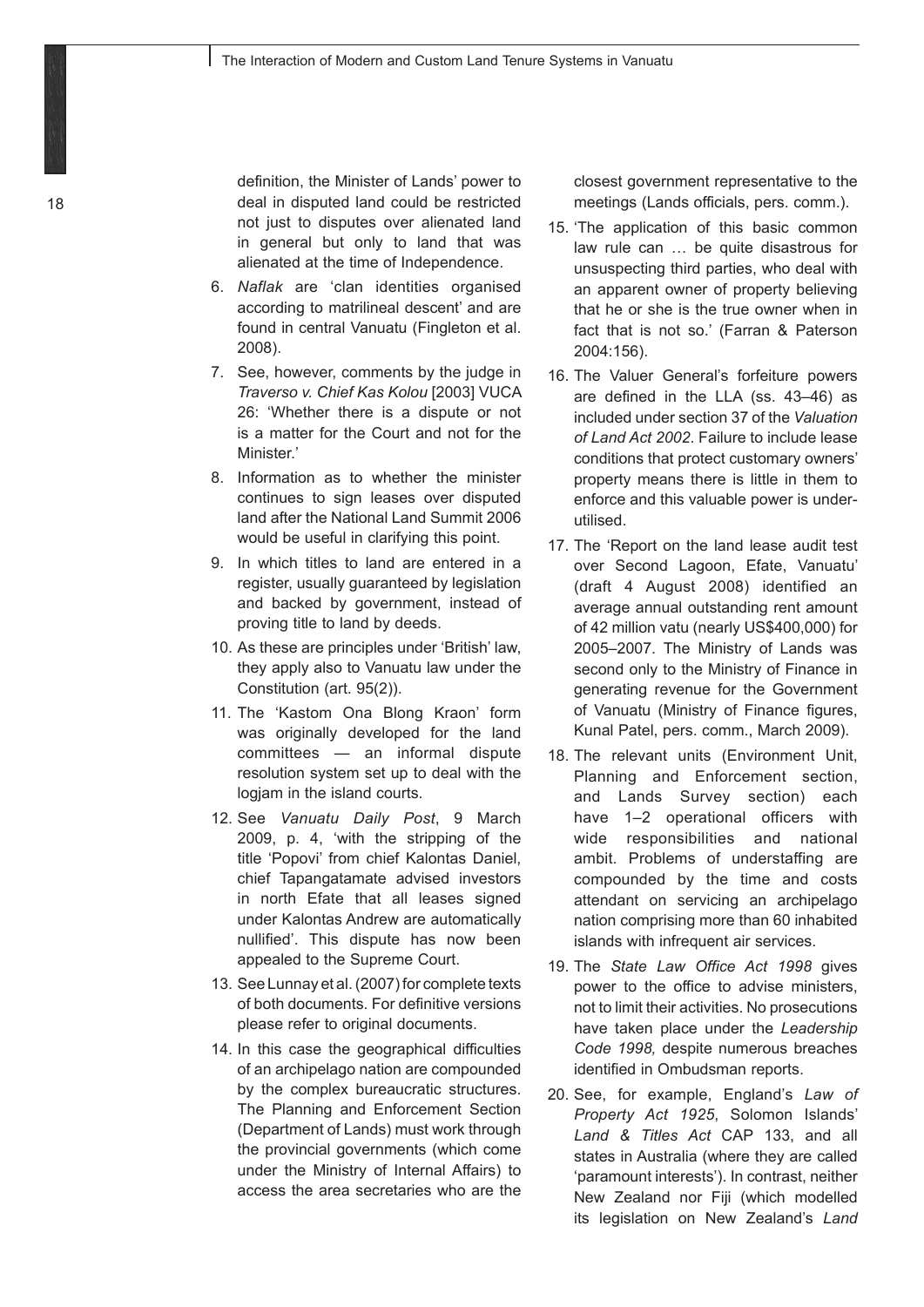*Transfer Act 1952*) include them (Prof. D Patterson, pers. comm.).

- 21. Both sections 40 and 41 of the LLA begin 'Save as otherwise expressly provided in the lease', allowing lease provisions to override the implied agreements.
- 22. One notable exception has been the 'Graon toktok' series produced by the AusAid-funded Short Term Land Reform Initiatives project.
- 23. See page 3, and LRA *(*s. 3) and *Alienated Land Act 1982* (s. 3). Note, however, that in keeping with comments made on inequitable negotiation of leases, some leases appear to include clauses that require compensation for improvements. This is distinct from the statutory compensation discussed here.
- 24. Under the Land Policy Communique 1980, 'joint ventures' were to be agreed with customary owners to develop rural land, although this provision did not make it into the legislation (Lunnay et al. 2007).

#### **REFERENCES**

- Bolton, L 1999, 'Chief Willie Bongmatur Maldo and the incorporation of chiefs into the Vanuatu state', *SSGM Discussion Paper 1999/2*, Research School of Pacific and Asian Studies, The Australian National University, Canberra.
- Bonnemaison, J 1984, 'Social and cultural aspects of land tenure', in P Larmour (ed.), *Land tenure in Vanuatu*, Institute of Pacific Studies, University of the South Pacific, Suva.
- COM (Council of Ministers) 2006, Council of Ministers Decision 138/2006 of 16 November as reproduced in Lunnay et al. (2007).
- Crocombe, R 1995, 'Overview', in R Crocombe (ed.), *Customary land tenure and sustainable development: complementarity or conflict?*, SPC and University of South Pacific, Suva.
- Crocombe, R 2006, 'Improving land tenure and management: some lessons from the Pacific and the world', in *National Land*

*Summit report annex*, Government of the Republic of Vanuatu.

- Farran, S 2002, 'Myth or reality: case study of land tenure in Efate, Vanuatu', paper for South Pacific Land Tenure Conflict FAO/ USP/RICS Symposium, Suva, Fiji, 10–12 April 2002.
- Farran, S & Paterson, D 2004, *South Pacific property law*, Cavendish Publishing Ltd, London.
- Fingleton, J, Naupa, A & Ballard, C 2008, 'Village land trusts in Vanuatu: "one common basket''', in *Making land work: volume two case studies*, AusAID, Canberra.
- Golub, A 2007, 'From agency to agents: forging landowner identities in Porgera', in JF Weiner & K Glaskin (eds), *Customary land tenure and registration in Australia and Papua New Guinea: anthropological perspectives*, Asia-Pacific Environment Monograph 3, ANU E Press, Canberra.
- Hardy-Pickering, S 1997, 'A proposal to establish a land tribunal in Vanuatu', *Journal of South Pacific Law*, working paper 4, vol. 1.
- Hassall & Associates 2008, *Vanuatu shortterm land reform initiatives (activities #3, 5 & 7)*, final report, May 2008, Canberra.
- Lunnay, C, Fingleton, J, Mangawai, M, Nalyal, E & Simo, J 2007, *Review of national land legislation, policy and land administration*, report for AusAID, Canberra.
- Naupa, A & Simo, J 2008, 'Matrilineal land tenure in Vanuatu: "Hu i kakae long basket?" Case studies of Raga and Mele', in E Huffer (ed.), *Land and women: the matrilineal factor. The cases of the Republic of the Marshall Islands, Solomon Islands and Vanuatu*, Pacific Islands Forum Secretariat, Suva, pp. 73–122.
- Office of the Ombudsman Public Report 1998a, 'Improper sale of government houses by the office of the prime minister under the former prime minister Maxime Carlot Korman', [1998] VUOM 7, 1998.07 (3 March 1998), viewed March 2011, <www.paclii.org/vu/ombudsman/1998/7. html>.
- Office of the Ombudsman Public Report 1998b, 'Improper granting of land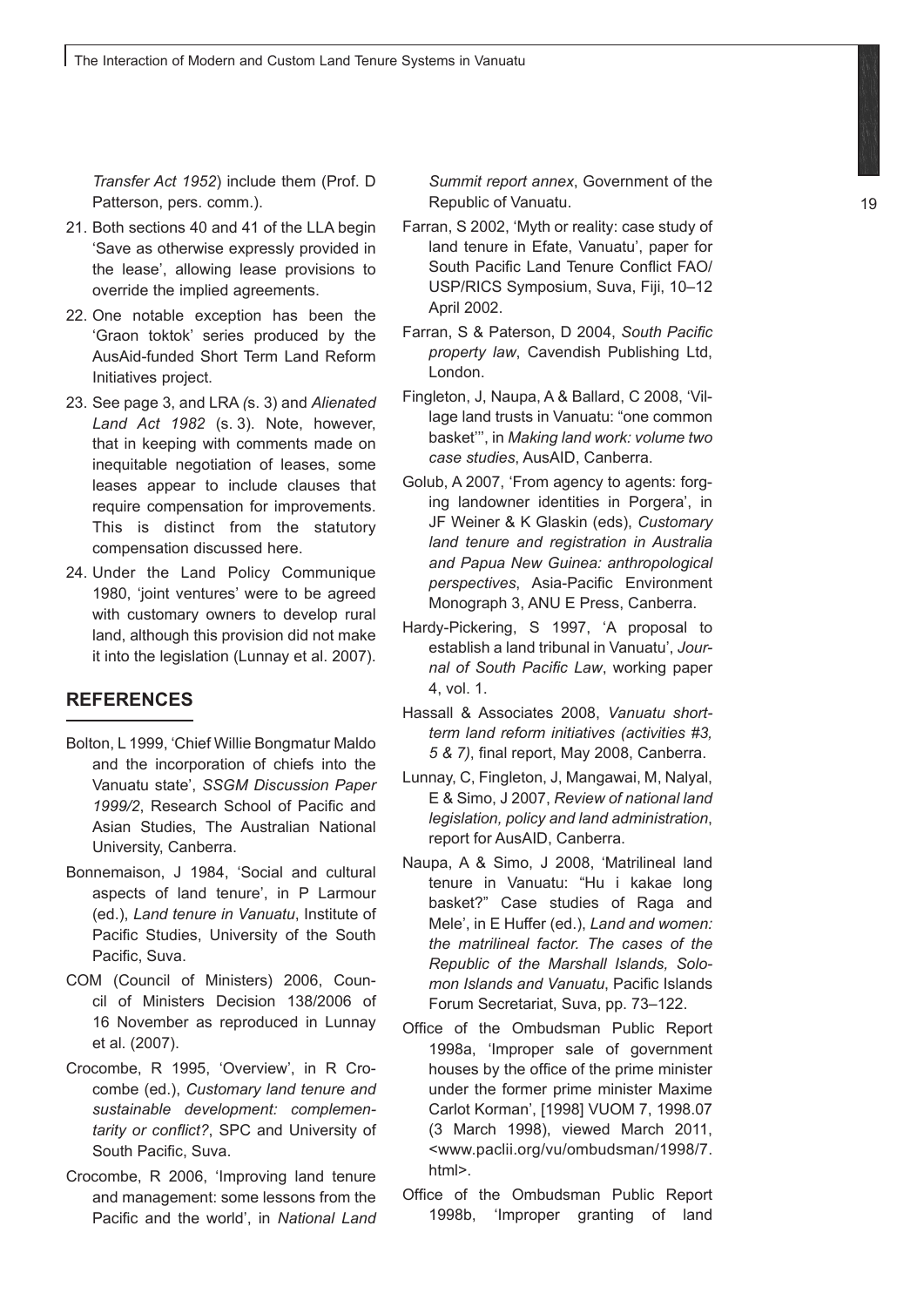lease title 11.OE22.016 by the Department and Ministry of Lands' [1998] VUOM 10, 1998.10 (9 April 1998), viewed March 2011, <www.paclii.org/vu/ombudsman/1998/10.html>.

- Office of the Ombudsman Public Report 1999, 'Granting of leases by the former minister of lands Mr Paul Barthelemy Telukluk to himself, family members and wantoks', [1999] VUOM 6, 1999.09 (22 April 1999), viewed March 2011, <www.paclii.org/vu/ ombudsman/1999/6.html>.
- Radio New Zealand 2007, 'Transparency Vanuatu concerned about deals linked to lands minister', website post 4 July 2007,viewed March 2011, <www.rnzi.com/ pages/news.php?op=read&id=33432>.
- Regenvanu, R 2008, 'Issues with land reform in Vanuatu', *Journal of South Pacific Law*, 12(1):63–7.
- Rodman, M 1995, 'Breathing spaces: customary land tenure in Vanuatu', in RG Ward & E Kingdon (eds), *Land, custom and practice in the South Pacific*, Cambridge University Press, Melbourne.
- Speiser, F 1923, *Ethnology of Vanuatu an early twentieth century study*, University of Hawai'i Press.
- Van Trease, H 1987, *The politics of land in Vanuatu*, University of the South Pacific, Suva.
- Vanuatu Daily Post 2009, 'Allegations of fraud and abuse of power by former minister of lands Maxime Carlot Korman over land dealings – a destructive pattern', 19 June, p. 4.

*This paper represents the views of the author alone who takes all responsibility for errors of fact and interpretation.*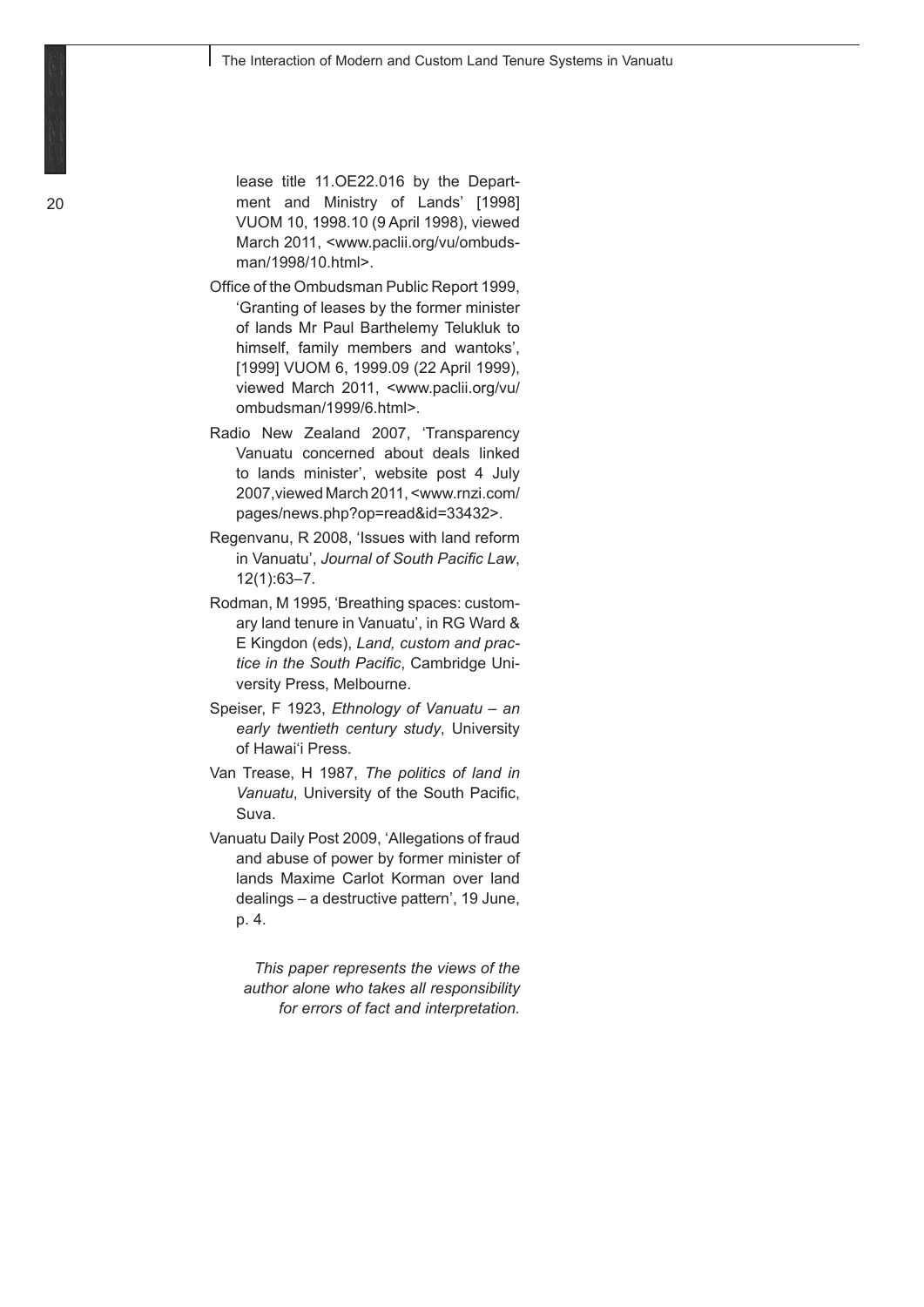- 2005/1: Nic Maclellan, Conflict and reconciliation in New Caledonia: building the Mwâ Kâ
- 2005/2: Michael Morgan, Cultures of dominance: institutional and cultural influences on parliamentary politics in Melanesia
- 2005/3: Hank Nelson, Fighting for her gates and waterways: changing perceptions of New Guinea in Australian defence
- 2005/4: Allan Patience, The ECP and Australia's middle power ambitions
- 2005/5: Jerry Singirok, The use of illegal guns: security implications for Papua New Guinea
- 2005/6: Jaap Timmer, Decentralisation and elite politics in Papua
- 2005/7: Donovan Storey, Urban governance in Pacific island countries: advancing an overdue agenda
- 2005/8: Jon Fraenkel, Political consequences of Pacific island electoral laws
- 2006/1: Hank Nelson, Governments, states and labels
- 2007/1: Peter Larmour, Evaluating international action against corruption in the Pacific Islands
- 2007/2: Brij V. Lal, 'This process of political readjustment': aftermath of the 2006 Fiji coup
- 2007/3: Hank Nelson, The Chinese in Papua New Guinea
- 2007/4: Paul D'Arcy, China in the Pacific: some policy considerations for Australia and New Zealand
- 2007/5: Geoffrey White, Indigenous governance in Melanesia
- 2008/1: Brij V. Lal, One hand clapping: reflections on the first anniversary of Fiji's December 2006 coup
- 2008/2: Paulson Panapa & Jon Fraenkel, The loneliness of the pro-government backbencher and the precariousness of simple majority rule in Tuvalu
- 2008/3: Kate Higgins, Outside-in: a volunteer's reflections on a Solomon Islands community development program
- 2008/4: Sarah Kernot & Lai Sakita, The role of chiefs in peacebuilding in Port Vila
- 2008/5: Debra McDougall, Religious institutions as alternative structures in post-conflict Solomon Islands? Cases from Western Province
- 2008/6: Abby McLeod, Leadership models in the Pacific
- 2008/7: Nicole Haley, Strengthening civil society to build demand for better governance in the Pacific. Literature review and analysis of good practice and lessons learned
- 2008/8: Richard Eves, Cultivating Christian civil society: fundamentalist Christianity, politics and governance in Papua New Guinea
- 2008/9: Into A. Goudsmit, Nation building in Papua New Guinea: a local alternative
- 2008/10: George Williams, Graham Leung, Anthony J. Regan & Jon Fraenkel: Courts and coups in Fiji: the 2008 High Court judgment in *Qarase v Bainimarama*
- 2008/11: Keith Joseph & Charles Browne Beu, Church and State in Solomon Islands
- 2009/1: Elizabeth Reid, Interrogating a statistic: HIV prevalence rates in PNG
- 2009/2: Michael Green, Fiji's short-lived experiment in executive power-sharing, May – December 2006
- 2009/3: Peter Coventry, The hidden mechanics of Solomon Islands budget processes – understanding context to inform reforms
- 2009/4: Hank Nelson, Mobs and masses: defining the dynamic groups in Papua New Guinea
- 2009/5: Nick Bainton & John Cox: Parallel states, parallel economies: legitamacy and prosperity in Papua New Guinea
- 2009/6: Robert Norton, The historical trajectory of Fijian power
- 2009/7: Alan Rumsey, War and peace in highland PNG: some recent developments in the Nebilyer Valley, Western Highlands Province
- 2010/1: Asenati Liki, Women leaders in Solomon Islands public service: a personal and scholarly reflection
- 2010/2: Nic Maclellan, Under a new flag? Defining citizenship in New Caledonia
- 2010/3: Polly Wiessner, Youths, elders, and the wages of war in Enga Province, Papua New Guinea
- 2010/4: Stephanie Lawson, Postcolonialism, neo-colonialism and the 'Pacific way': a critique of (un)critical approaches
- 2010/5: Jon Fraenkel, Oceania's political institutions and transitions